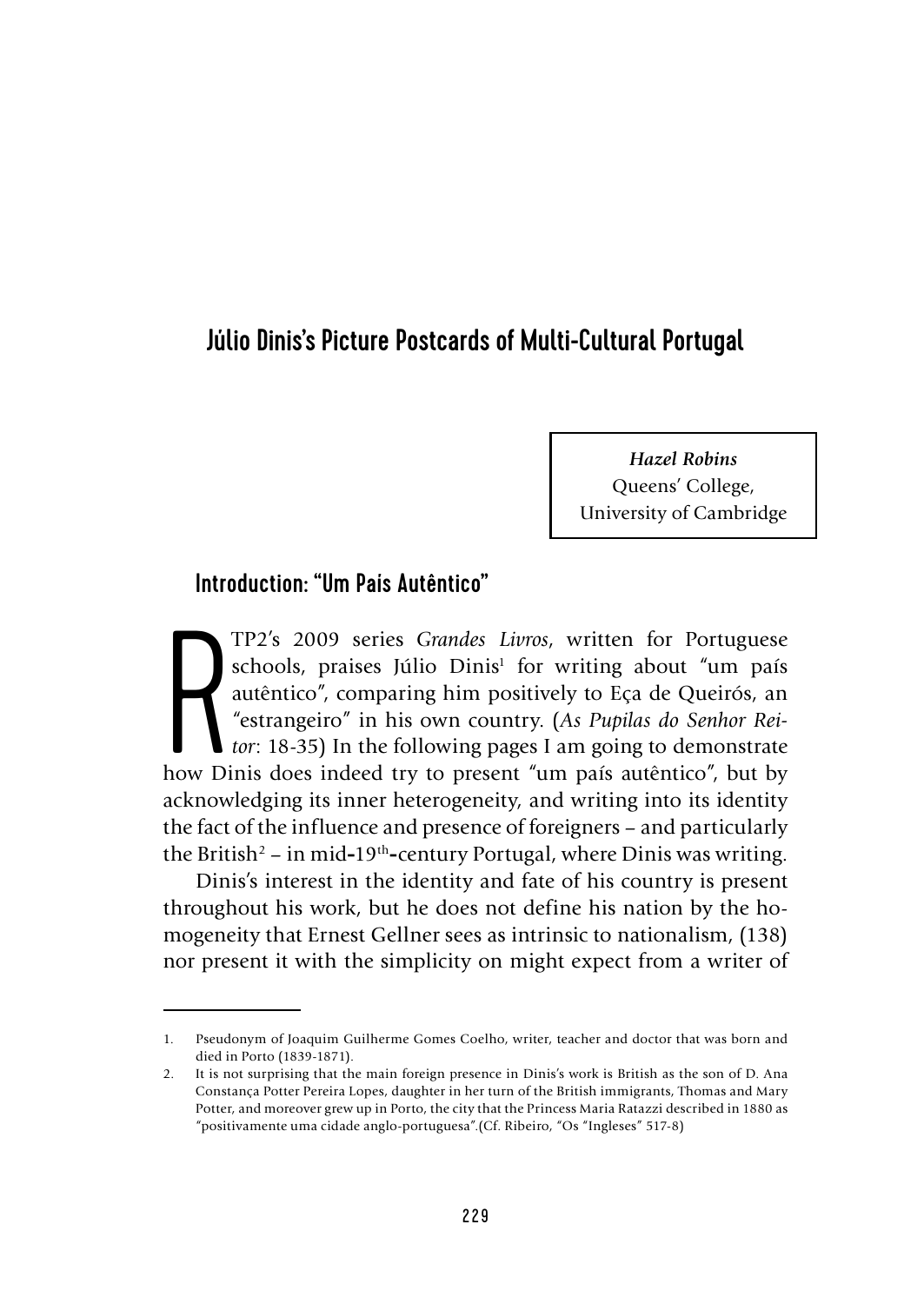"romances cor-de-rosa", which he is occasionally accused of being. Rather he presents it as a network of different identities, known to be known by each of their constituents, and joined together by that reciprocal knowledge to form a located identity. The nation is Dinis's conception is formed not by homogeneity but rather by heterogeneity – not made up of sameness, but of a mutually recognised constellation of differences. Dinis tries to write a nation that allows the coexistence of difference inside one identitary category, and, indeed defines that category through the acknowledged coexistence of those differences.

All of Dinis's novels (and almost all of his other fictional works) present Portugal in its heterogeneity. Working reverse chronological order: *Os Fidalgos da Casa Mourisca* (published and edited posthumously), looks at Portugal's continued divisions in class and politics almost thirty years after the end of the Civil War; *A Morgadinha dos Canaviais* examines disunion between town and country, and between politicians and the people they are supposed to represent; *As Pupilas do Senhor Reitor* opposes modernity and tradition, and different ideas on education and morality; and *Uma Família Inglesa* brings into opposition questions of social and economic inequalities, and of nationality. Along with these themes, all four novels also portray the countries' struggles between progress and tradition – and it is often particularly here that Dinis brings foreign influences into play – in Jorge's books in *Os Fidalgos da Casa Mourisca*, Daniel's sources for his thesis in *As Pupilas do Senhor Reitor*, or Carlos's innovation of the Manuel Quintino's book-keeping processes in *Família*. 3 Helena Carvalhão Buescu notes that "a ideia do Progresso passa, em Júlio Dinis, (…) [por] uma *harmonização*, pressupondo esta a prévia existência de um *conflito* que, desenrolando-se ao longo da narrativa, ela própria se encarrega de solucionar". (29) However, *harmonização*  is not the same *homogeneização,* and Dinis is writing optimistically,

<sup>3.</sup> In *Família*, however, the variety of English and Portuguese characters allows for both Progress and Tradition to be both Portuguese and English – Carlos is presented in opposition to Manuel Quintino, but also to his father, Mr. Richard.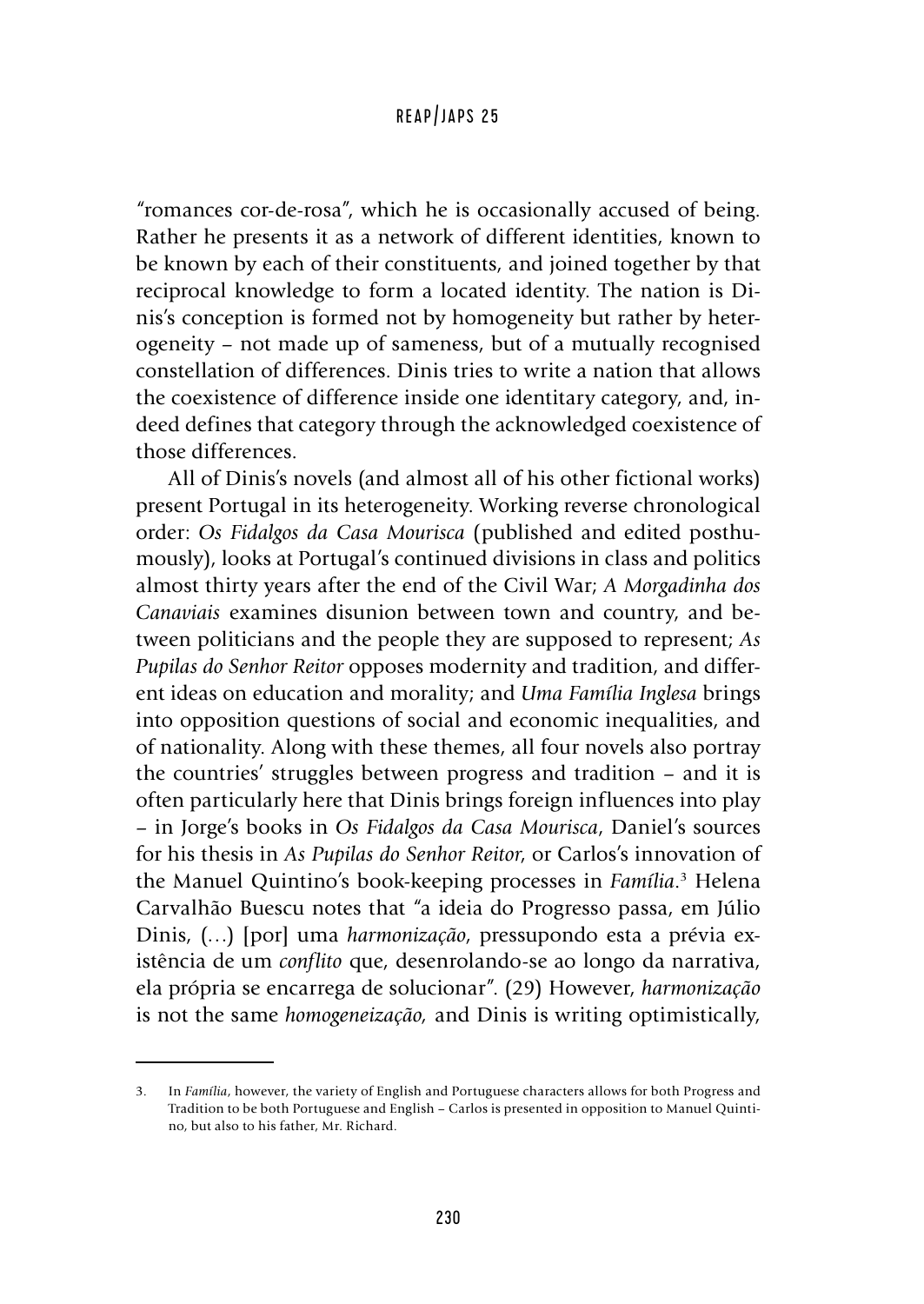after decades of civil war, of a nation that can function peacefully despite, and even through its internal differences.

Dinis uses many methods in his attempt to redefine Portugal as a located and heterogeneous identity, making artful use of his (putative) happy endings and the slow unrolling of his narrative towards them, his fascinating negotiation of national types in his characterisation, and his setting up and deconstruction of false binaries. Here, I am focussing on one of the great changes Dinis's writing brought to Portuguese literature, as the first of Portuguese writers to really move towards Realism, his lengthy, apparently realist description of "cenas" only loosely linked to the narrative.4 Maria Aparecida Santilli describes him as writing picture post cards, (128) and it is three such post cards that I examine here, looking at the different ways Dinis uses them to try and convince his reader to see their country as heterogeneous: the "presépio" in *A Morgadinha dos Canaviais*, (312- 318) "A Praça" and the description of Porto from *Uma Família Inglesa*, so often quoted by historians.  $(131-147; 69-70)^5$ 

One of the recurring narratives of Dinisian scholarship is Dinis's position straddling Portugal's Romantic and Realist movements, with different critics placing him in different camps, or between the two. When he has been defended from his undeserved reputation of not being worthy of study, it has often been done by emphasising the Realist aspects of his writing (though not exclusively, particularly in recent years): "Júlio Dinis's critical paladins have maintained that far from being escapist Mills & Boon type literary fare, his writing reflects a curious and complex moment in the nation's agitated political life in the nineteenth century". (Lisboa: 38-9) The verb "reflect", without the preposition "on" suggests an almost passive role for Dinis, indicating how most compliments on Dinis's "agudo senso de

<sup>4.</sup> In his own theoretical musings on literature, published posthumously in 1910 in a volume entitled *Inéditos e Esparsos*, he dwells long on the importance lengthy description for characterisation, (446- 472) but does not really address the description of place.

<sup>5.</sup> Unless otherwise specified, all citations from *Uma Família Inglesa* are taken from the Luso Livros, 2013 edition.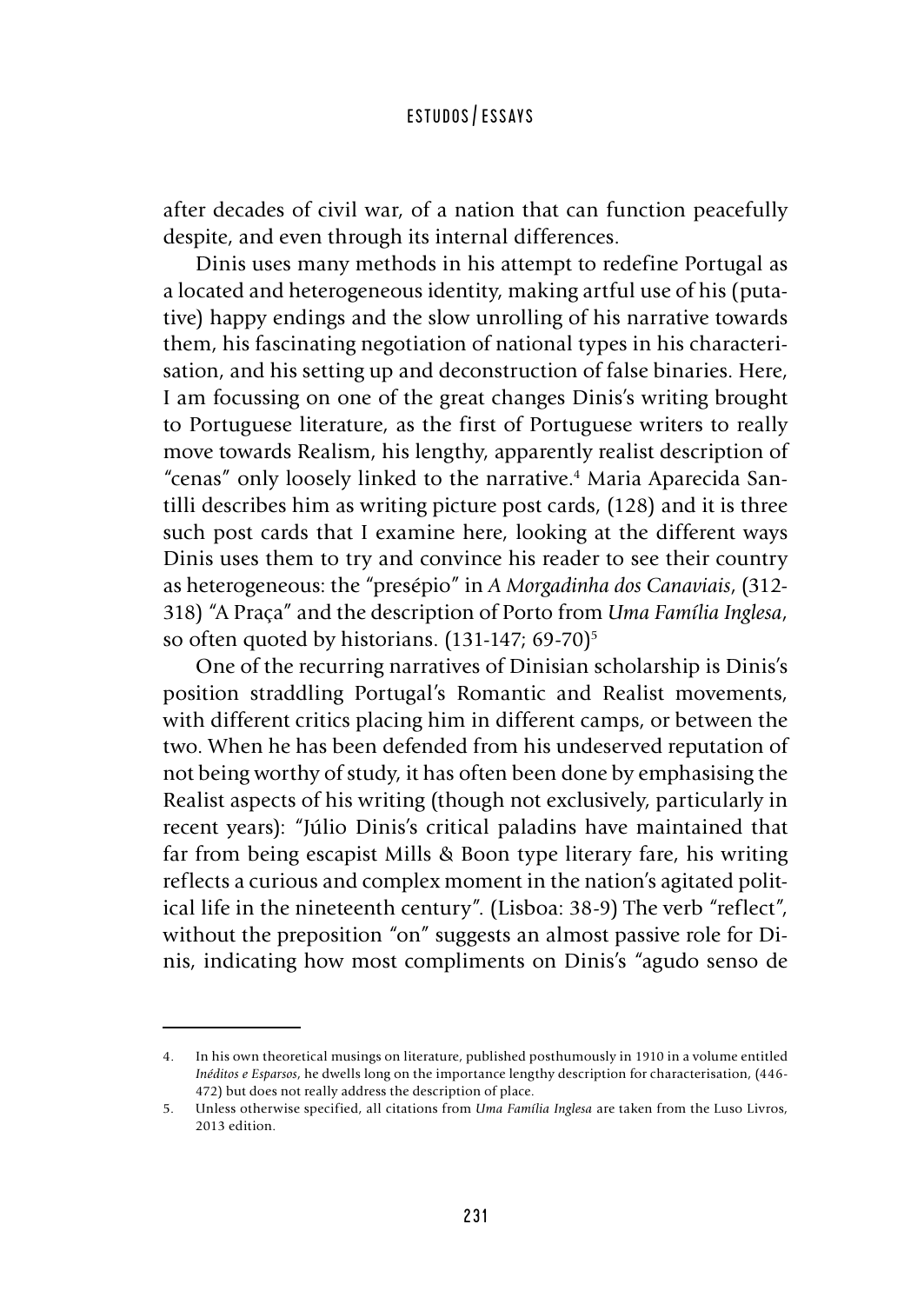observação" damn with faint praise: able to paint highly realistic pictures, but unable to say anything interesting with them. (*apud* Santilli: 128<sup>o</sup> The Realist desire to use literature as a mirror, not telling but showing, allows "reflect" to be used here as a compliment, but the verb nevertheless ignores Dinis's Romantic tendency to use his descriptions to reflect interestingly *on* these "reflections" of Reality, and to encourage his readers to do so as well. When one interprets his lengthy descriptions through the lens of Romantic digressions, and pays them an attention that looks for more than the accurate reflection of mid-19th-century Portuguese reality, then one finds a humorous and cutting commentary on the Portuguese nation.

## 1. Júlio Dinis, Writer of a Heterogeneous Nation

Many critics have praised the "portuguesismo" of Dinis's novels, (Rocha: [n.p.]) particularly in early Dinisian scholarship, whose words were echoed in the praise to be found liberally spread through popular press under the "Estado Novo"*.* <sup>7</sup> Much time has been spent in enthusiastic identification of the "real life" Portuguese inspirations for Dinis's characters, beginning with that first Dinisian scholar, António Egas Moniz. Given the way that Romantic Portuguese literature was dominated by imitations, translations and outright plagiarisms of foreign literature with even locally-written literature often set abroad, (Castanheira: 133) such ecstatic embracing of the idea of the "real" João Semana, and he and his companions'

<sup>6.</sup> See also Bell: 315; Cruz, "Sentido Social": 33; and Saraiva & Lopes: 805.

<sup>7.</sup> For the knowledge of which I am grateful to Cascais de Pinho, amateur Dinis aficionado, who in his life made an impressively extensive collection of writing relating to Dinis and his work (and also to the Museu Júlio Dinis, that has preserved the collection). Cascais de Pinho did not, however, consistently note down the pagination of the articles he had gathered, so that in some cases, as with the cited article by H. Rocha from *O Comércio do Porto*, I have been unable to give full bibliographical detail.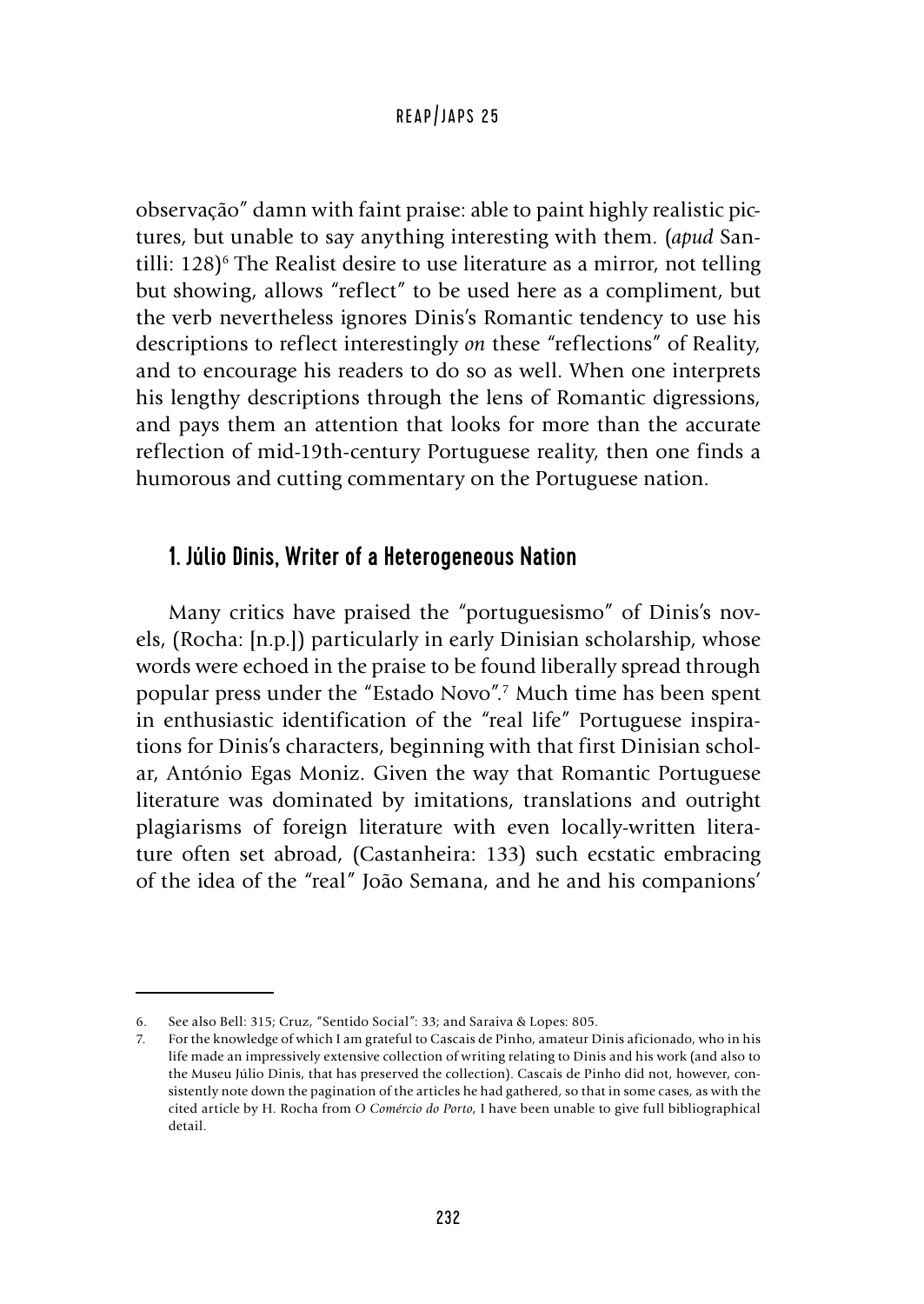representation of the "real" Portugal, makes a certain sense.<sup>8</sup> Indeed, Dinis's belief in portraying "verdade nas descrições" (Dinis, *Inéditos*: 33), carried out in his writing, is often cited as beginning Portuguese literature's movement towards Realism – or towards Portuguese literature presenting Portuguese realities in "romances de observação", rather than foreign fancies in "romances de imaginação".<sup>9</sup> Hence Alexandre Herculano's description of Dinis's first published novel, *As Pupilas do Senhor Reitor*, as "o primeiro romance português". (Soromenho: v)

However, the nationalist narrative of Dinis's realist innovations crafted by critics has meant that *Uma Família Inglesa* is often actively differentiated or inadvertently left aside when critics work on him, because of its presentation of foreign realities (albeit on Portuguese soil). Egas Moniz Moniz's assertion that *Família* is less Portuguese than Dinis's other novels is symptomatic. Dinis's biographical outline, written for Porto Editora's two recent 2007 and 2010 editions of *Uma Família Inglesa*, focuses so much on his national (and rural) qualities, that a Dinisian novice would be forgiven for thinking that the publisher had accidentally placed the wrong author beneath the foreign and urban title *Uma Família Inglesa: Cenas da Vida do Porto*:

Júlio Dinis, pseudónimo literário de Joaquim Guilherme Gomes Coelho, nasceu no Porto em 1839, onde se formou em Medicina. A tuberculose vitimou-o com trinta e dois anos incompletos.

Numa longa estadia em Ovar, escreveu *As Pupilas do Senhor Reitor*. Algumas personagens típicas da terra estão retratadas na sua obra. Nisso assemelha-se a Dickens, que tira os seus tipos do real. [emphasis in the original]

<sup>8.</sup> João Semana, the famous doctor in *As Pupilas do Senhor Reitor*, seems to have become the emblem for Dinis's inspiration in real (Portuguese) individuals for his characters. Supposedly inspired by a doctor in Ovar, he has his own display case in the *Museu Júlio Dinis*'s permanent collection, and is the basis for Tomaz Ferreira's comment that Dinis, unlike any other writer, "soube compor figuras que se impuseram ao ponto de os nomes que ele lhes deu nos seus romances entrarem na linguagem comum que com tais nomes passou a designar o tipo representado". (24)

<sup>9.</sup> See for example Lopes & Saraiva: 805; and Ferreira: 25.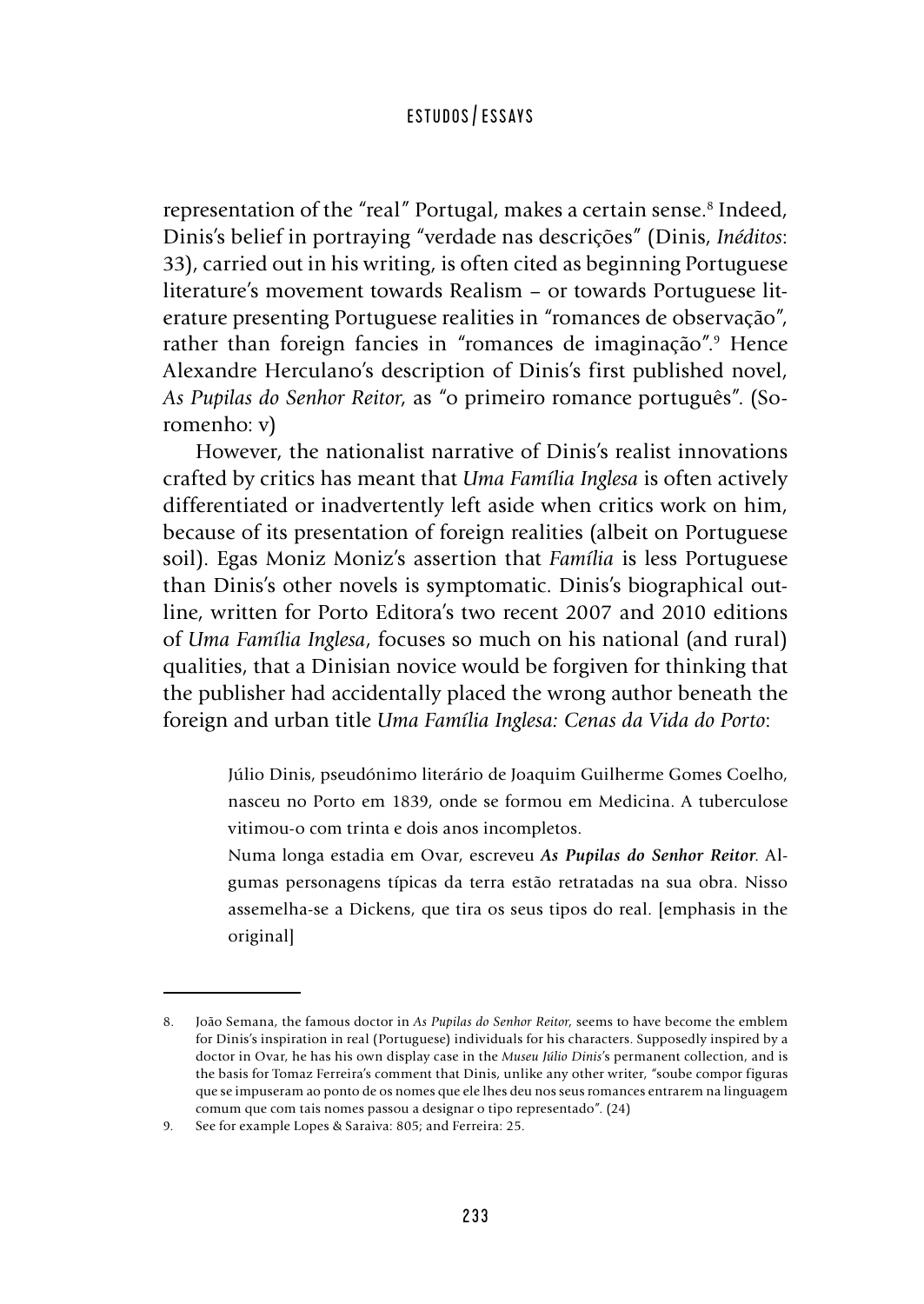As the above implies, and as Carmen Matos Abreu's recent monograph, *Júlio Dinis: o Romance Português de Raiz Inglesa* explores, in detail, Dinis's expression of national realities through national types is due in great part to foreign influence, particularly from the English-language literature to which his family background gave him unusual access. Therefore, *As Pupilas do Senhor Reitor* could be labelled "o primeiro romance português" because of influences from abroad.10

However, Dinis is not only influenced by English culture, but is engaged – as part of his pursuit of "verdade nas descrições" (Dinis, *Inéditos:* 33) – in presenting Portugal herself as profoundly influenced by it. Foreignness is scattered throughout Dinis's works and far from just in *Uma Família Inglesa.* To cite just a few of many instances, there are the references to Lord Byron<sup>11</sup> and the use of the word "dandy" in *As Pupilas do Senhor Reitor*, (32, 46) the imported books Jorge reads in *Os Fidalgos da Casa Mourisca* to learn about innovations in farming practices, (73) or José Urbano's visit to the English Factory and desire for a "lunch" with "cerveja inglesa" in "Justiça de Sua Majestade". (*Serões:* 67)12

Integral to the identity of the Portuguese nation, as interpreted by Dinis, is its relationships to its various 'others'. He may want his fellow countrymen to stop feeling ashamed of their national traditions

<sup>10.</sup> Dinis forms part of a pattern of 19th-century Portuguese writers using foreign models as "uma forma de revitalização do sistema cultural de chegada", (Terenas: 41) within which he exemplifies the way that Anglo-Portuguese cultural influences have had more far-reaching effects than is commonly appreciated. See Sousa.

<sup>11.</sup> Though French literature was certainly much more widely available to Portuguese reading audiences than English-language literature, some British authors were printed or referenced again and again in the Portuguese press (albeit generally via French translation). One of the most referenced British authors in the 19th**-**century Portuguese press was Lord Byron, despite (or perhaps partly because of) his designation of the Portuguese as "poor, paltry slaves!" in his *Childe Harold's Pilgrimage* (473). (Terenas: 7-8 and 1258)

<sup>12.</sup> Dinis began writing the short story "Justiça de Sua Majestade" in the same year as *Uma Família Inglesa*, but it was not published till after his death, in an expanded version of the collection of short stories *Serões de Província*, first published in 1870. "Justiça" offers fascinating insights into Dinis's developing style and on his attitudes to his nation, but it is often ignored. Critics too frequently disregard Dinis's poetry, plays, short stories and letters and examine him exclusively through his four novels. Liberto Cruz argues convincingly that such selective analysis has perpetuated widespread ignorance of "a dureza e a mordacidade (…) por vezes implacáveis" of which Dinis's other works show him capable. (Cruz, *Romancezinhos*: 44) Such qualities are just some of the many reasons we should be extremely wary to accept any simplistic interpretation of Dinis's presentation of "portuguesismo".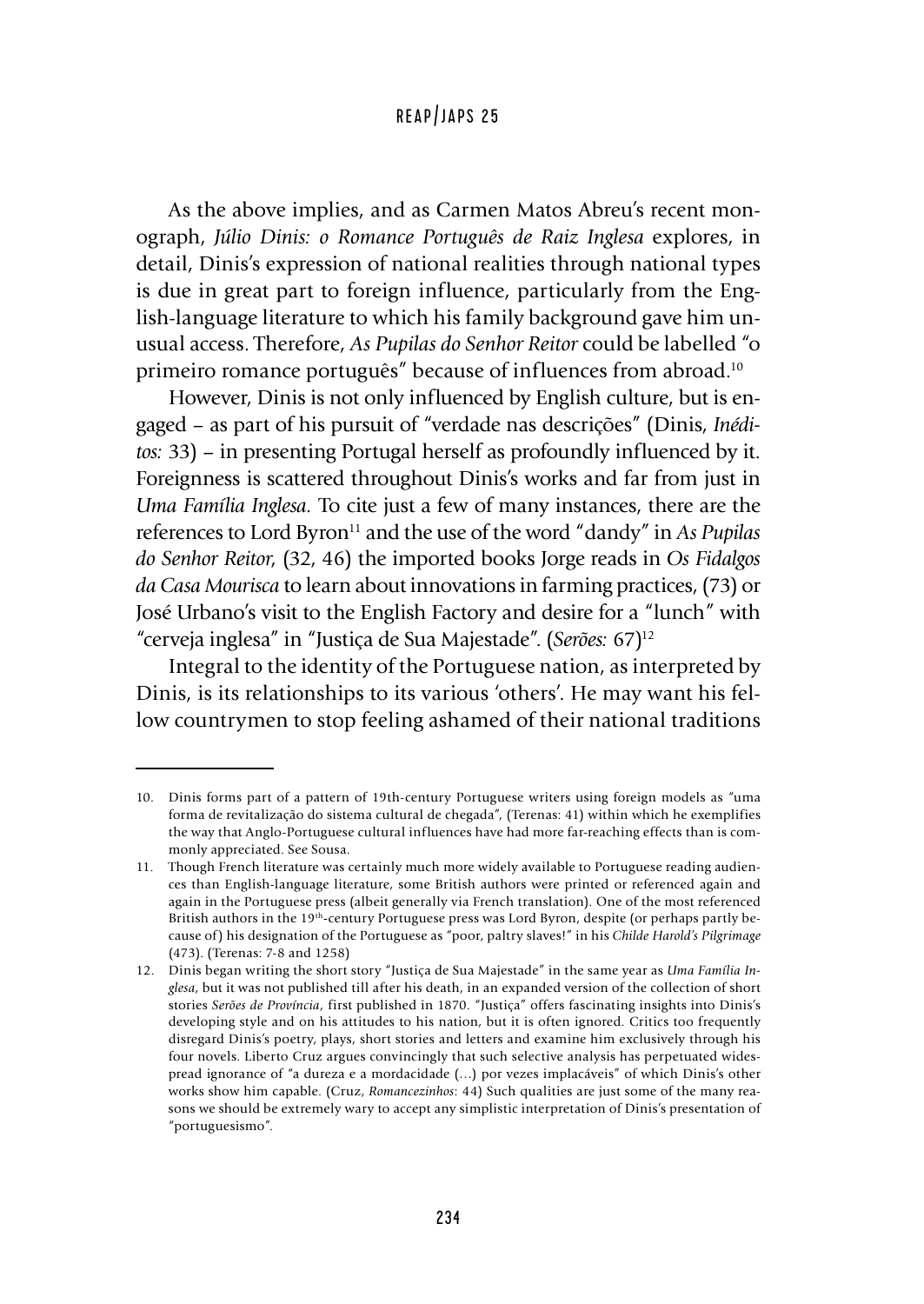and national individuality, "acanhada e bisonha nesta grande e luzida sociedade europeia", (Dinis, *Família*: 188)13 but he does not shy away from the realities of foreign influence and foreign presences on Portuguese soil as part of that national identity. Though he describes national traditions in detail – the "esfolhada" in *Pupilas*, the "carnaval" in *Família*, the "presépio" in *Morgadinha –* foreignness is often woven into their very material. The carnival-goers in *Família*, for example, wear "vestuários correspondentes (…) a todas as nações, e alguns, aos quais não era possivel assinar época, nação, classe ou condição social." (30) In the narrator's inability to place the costumes, there is a small indication of Dinis's generally perceptive yet playful attitude to the problematic nature of identity categories.

# 2. D. Vitória's Presépio: "Perfeita Actualidade"

The Portuguese Christmas in *Morgadinha*, meanwhile, celebrated *ad nauseum* by critics writing under the "Estado Novo", might celebrate its "pratos geuninamente portugueses (…) pondo de lado os doces estrangeiros" in the "consoada", (Cardoso) but – quite apart from the rather dubious reception the novel's characters give this food – the famous "presépios" far from presenting a simplistically national Christmas:

> Vários grupos de pastores, soldados e fidalgos de todos os tamanhos, feitios e vestuários ornavam a cena. Ali um cego tocador de sanfona; um grupo de galegos dançando, ao som da gaita de fole; uma pastora com ovos mais adiante; ao lado, um grupo celebrando um picnic, perfeita actualidade, tudo em mangas de camisa, com gravata, e botas de cano; **—** outros fumando e bebendo cerveja. Uma amazona inglesa, com o seu jockey, galopava pelas cercanias de Belém. (…) Do alto da muralha [de Jerusalém] arvorava-se a bandeira portuguesa. Havia vários santos espalhados pelas

<sup>13.</sup> Unless otherwise specified, my citations from *Família* are taken from the Luso Livros edition.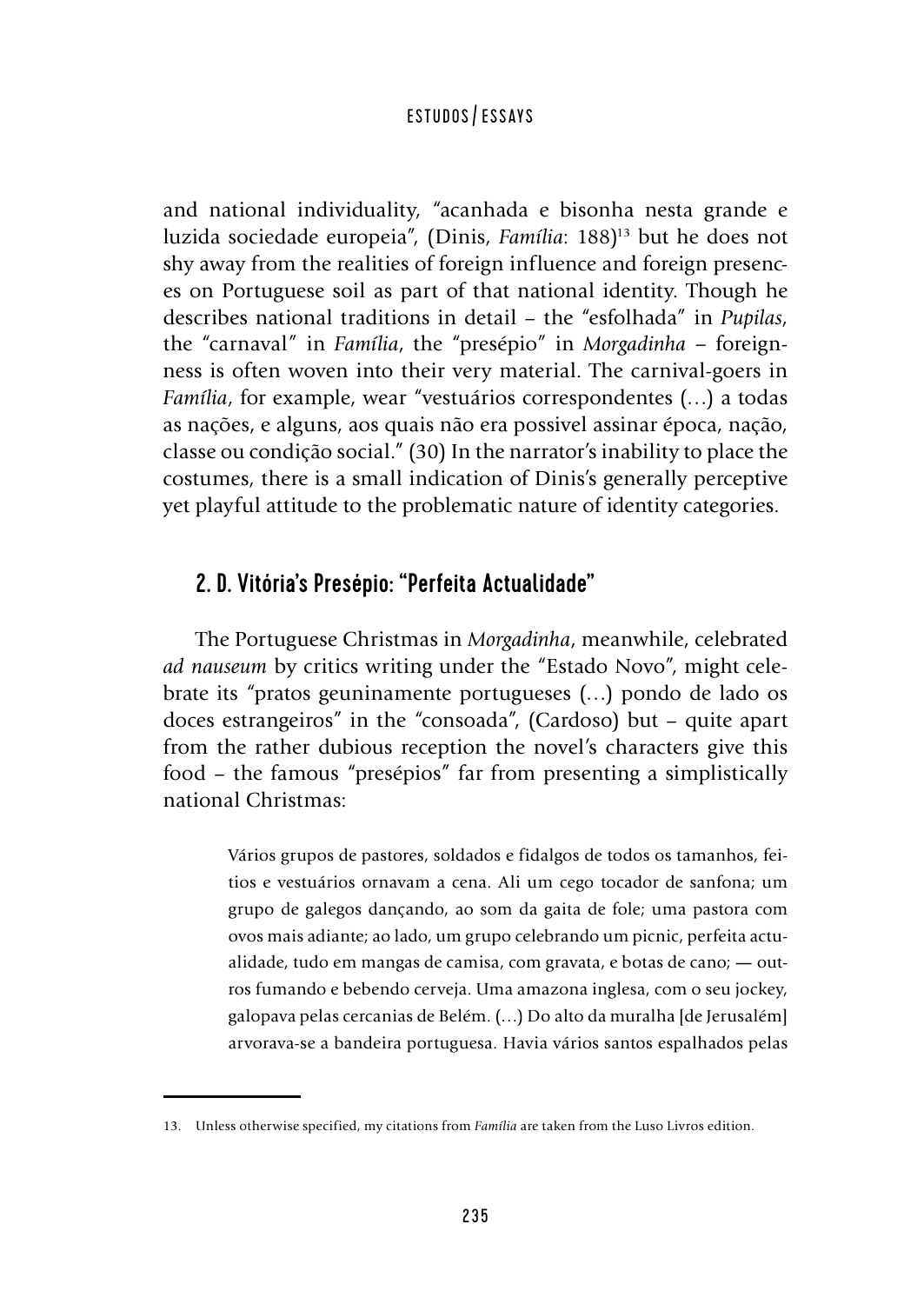agruras daquelas montanhas, (...) [incluindo] um Santo António de Lisboa, que (...) parecia muito admirado de se ver naquele tempo e lugar. Um galo colossal soltava do telhado do presépio o grito anunciador; anjos e querubins espreitavam do Céu por entre nuvens de algodão e estrelas de ouropel. Era um prodígio! (316-7)

In its figures – varied, as is traditional, in their era of origin, and also, as is less traditional, in their nation of origin – the *presépio* offers a diorama of the Portuguese nation. It exemplifies Dinis's nuanced approach to national identity, not just in the *presépio*'s traditional juxtaposition of modernity and antiquity, but also in the complex relations between the local, the national, the international and the supranational that its figures represent, and that only together form his view of Portuguese national identity. Dinis declares himself to be showing Portugal in its "perfeita actualidade" in this *presépio*. He frames how Portugal has changed – is changing – inside one of the "originais marcadores das suas raízes culturais" (as Matos Abreu calls Dinis's presentations of Portuguese traditions). ("Representações Romanescas": 643)

The Portuguese flag and the cockerel point to the symbolism of a Portugal imagined as a homogeneous, united whole; the fame that D. Vitória's *presépio* enjoys in the very local "círculo de léguas em redor" (316) is linked to another local identity in the constellation of Portugal's many local identities – Lisbon's saint, Santo António – thereby echoing the joining of Portugal's urban and rural spaces in Henrique and Cristina's marriage, and in the "Conselheiro" and Cancela's repeated travel between the two spaces. The Portuguese flag and the cockerel, meanwhile, point to the symbolism of the Portuguese nation as a whole. Santo António's comical surprise, and the flag's place on the Wall of Jerusalem, make an amusing reference to the nationalisation of religious events that actually took place elsewhere, as well as to the way these (putatively supranational) events also had their own localness, contributing to Santo António's confusion. Moreover, with the localness of the walls of Jerusalem, Dinis shows how some of Portugal's identitary "raízes" are not planted in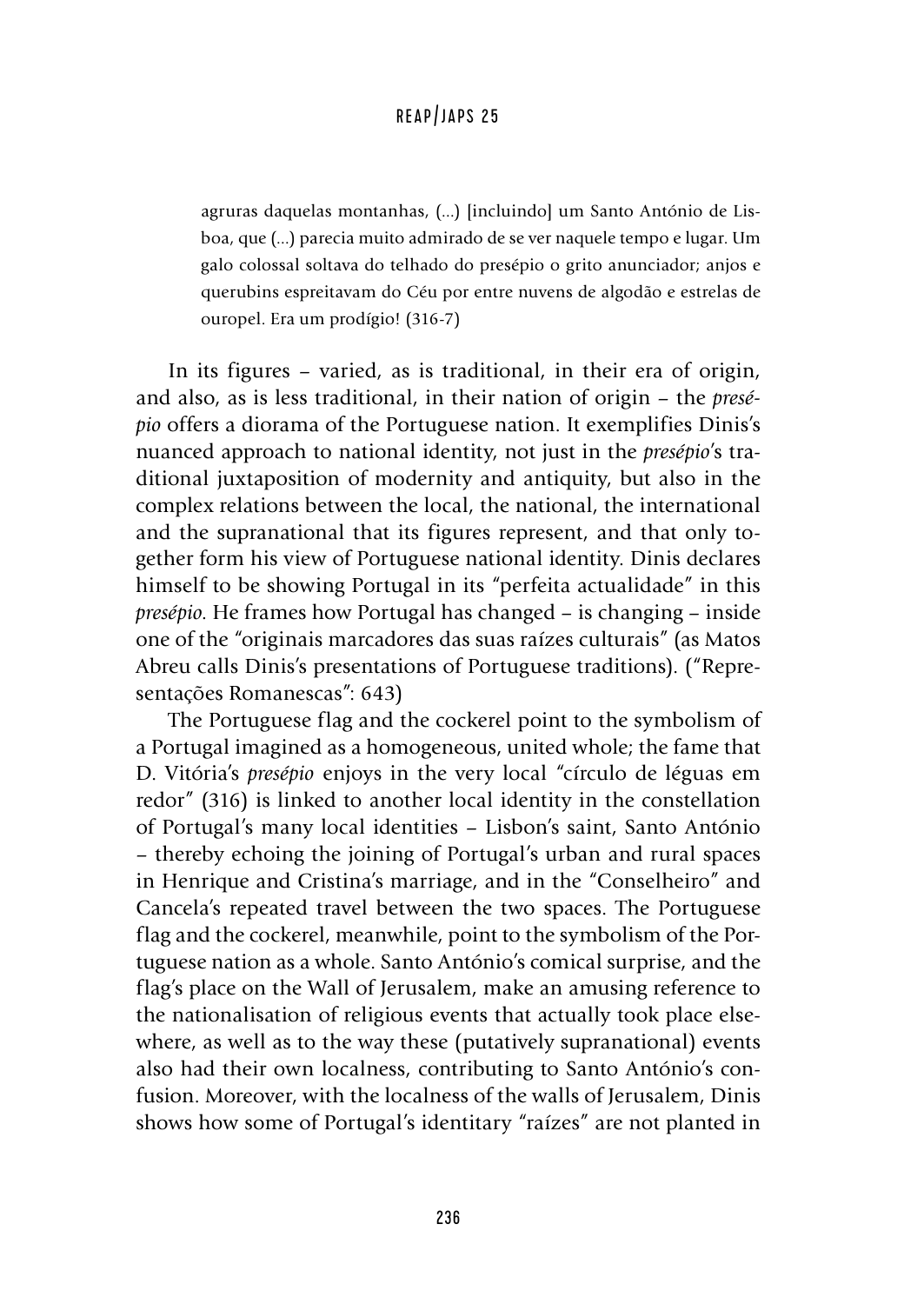purely Portuguese soil, while the English word "picnic", the English amazon, her "jockey" and the Galicians show how far from being simplistically Portuguese some of the offshoots of "perfeita actualidade" have grown from these roots. The figure of Santo António himself, meanwhile, who was born in Lisbon but died in Italy after living in France, and who is also known as Santo António de Pádua, does a small part in question how Portuguese the scene lade out in D. Vitória's house is, and even as these various local, national and international references are made, the "anjos e querubins" refer to the supposedly supranational nature of Christianity. Finally, the inclusion of other foreign elements – the picnic, the jockey and the Galicians – acknowledges the presence of foreigners on Portuguese soil, as part of what Portugal is.

These foreign elements are reflecting realities of mid**-**19th**-**century Portugal, and particularly of Porto, where Dinis was from. Galicians for example were a dominant migrant presence in Porto, which might perhaps be expected, given its proximity to the border, and its status as a centre of employment.<sup>14</sup> The English, meanwhile, were a very definite presence in Portugal in the 19<sup>th</sup> century. Historians differ as to whether their relationship with the locals was one of 'intimacy' or "uma espécie de 'apartheid' (ao contrário)" (Stephens: 3693; Cruz, "Sentido Social": 33), but their co**-**habitation of the national space is undeniable. The "presépio" therefore presents a multicultural Portuguese reality that his readers could not but recognise as reflecting the demographics of the world they live in.

By framing these foreign figures with this symbol of a more traditional national identity, Dinis is attempting to make his readers acknowledge Portugal's mixed demographics as part of what makes Portugal what it *is*, and as integrally linked to what it was, or what it might be imagined to have been. He is showing a humorous scene of foreign or multicultural modernity coexisting with the traditional

<sup>14.</sup> By 1890, when 4% of Porto's population was of foreign origin, 60% of foreigners were Spanish, and most of that were "galegos", "a maior colónia estrangeira", mostly employed in heavy labour. (Pereira & Serén: 405)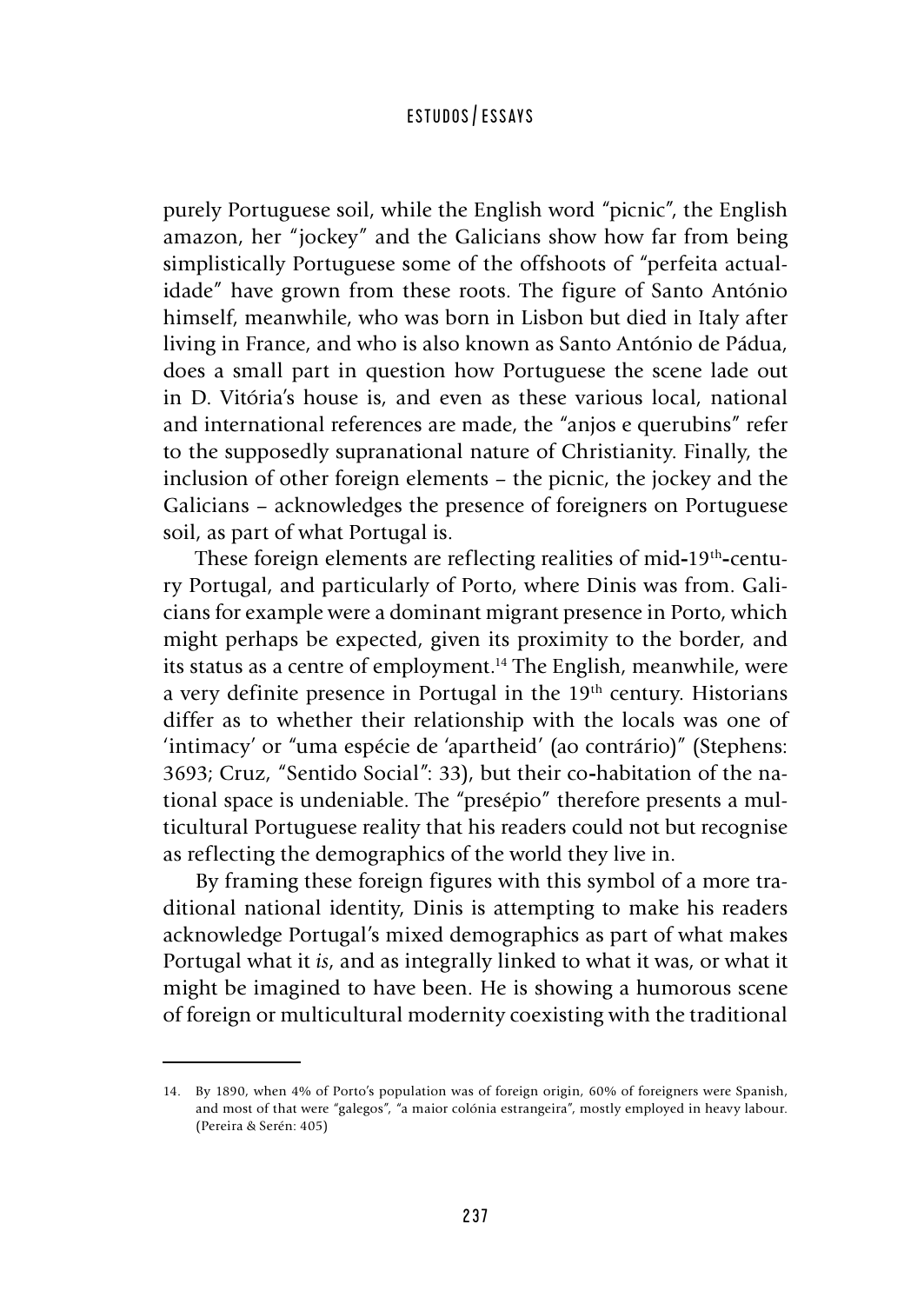imagining of Portugal. Rather than allowing the contradictions therein to cause the tensions that would rear their heads again and again during the century, Dinis allows his readers to laugh them away through the comical surprise of Santo António. He shows Portugal's differences functioning together peacefully, within the frame of Portugal's traditions, that always had an irreverent attitude to historical and geographic accuracy in any case.

Whether the 'picnic' and the "amazona inglesa" are meant to present actual foreigners on Portuguese soil, or rather Portuguese people trying to follow foreign styles and habits, due to the so**-**much**-**discussed Portuguese inferiority complex towards northern Europe, is open to debate. As is the case with the poet Cesário Verde's 'milady' and "princesa sem sorrir", (6, 195) it is difficult to determine what precisely the anglicised figures in the "presépio" are supposed to represent. Do they, together with the Galicians, simply represent the variety in national origin of the occupants of Portuguese soil? Or are they, together with the lofty "fidalgos", and in contrast to the shepherds, the blind beggar, and the Gallicians<sup>15</sup> meant to refer to a Portugal's heterogeneity in terms of wealth and class? Or are the British elements rather supposed to represent the "fontista" pursuit of foreign progress, contrasting to the "fidalgos"' reference to a social structure, from which several revolutions and civil wars had recently tried to distance Portugal? To what does "todos os tamanhos, feitios e vestuários" refer?

As it is frequently the case with Dinis, he does not mean to give us a definitive answer. However, it seems probable, in his inclusion here of both English language and Galician elements, that he hoped his readers' thoughts on the matter would touch on nation, class and modernity, and therefore that it also refers to the perceived relationship between class and the mimicry of British modes in Portuguese

<sup>15.</sup> As I mentioned above, the Galician immigrants in mid-19th-century Portugal were mostly engaged in menial work, as indeed is reflected in their other appearances in Dinis's works, polishing Carlos's boots and waiting on corners to do the heavy lifting in a house move in *Uma Família Inglesa.* (70, 136) As historian Sofia Pestana Henriques notes, the Galician community "cá vinha acumular pecúlio e voltar para a Galiza (…). Eles são aguadeiros, carrijões, refinadores de açúcar, padeiros, etc. Normalmente estão ligados aos trabalhos pesados". (13)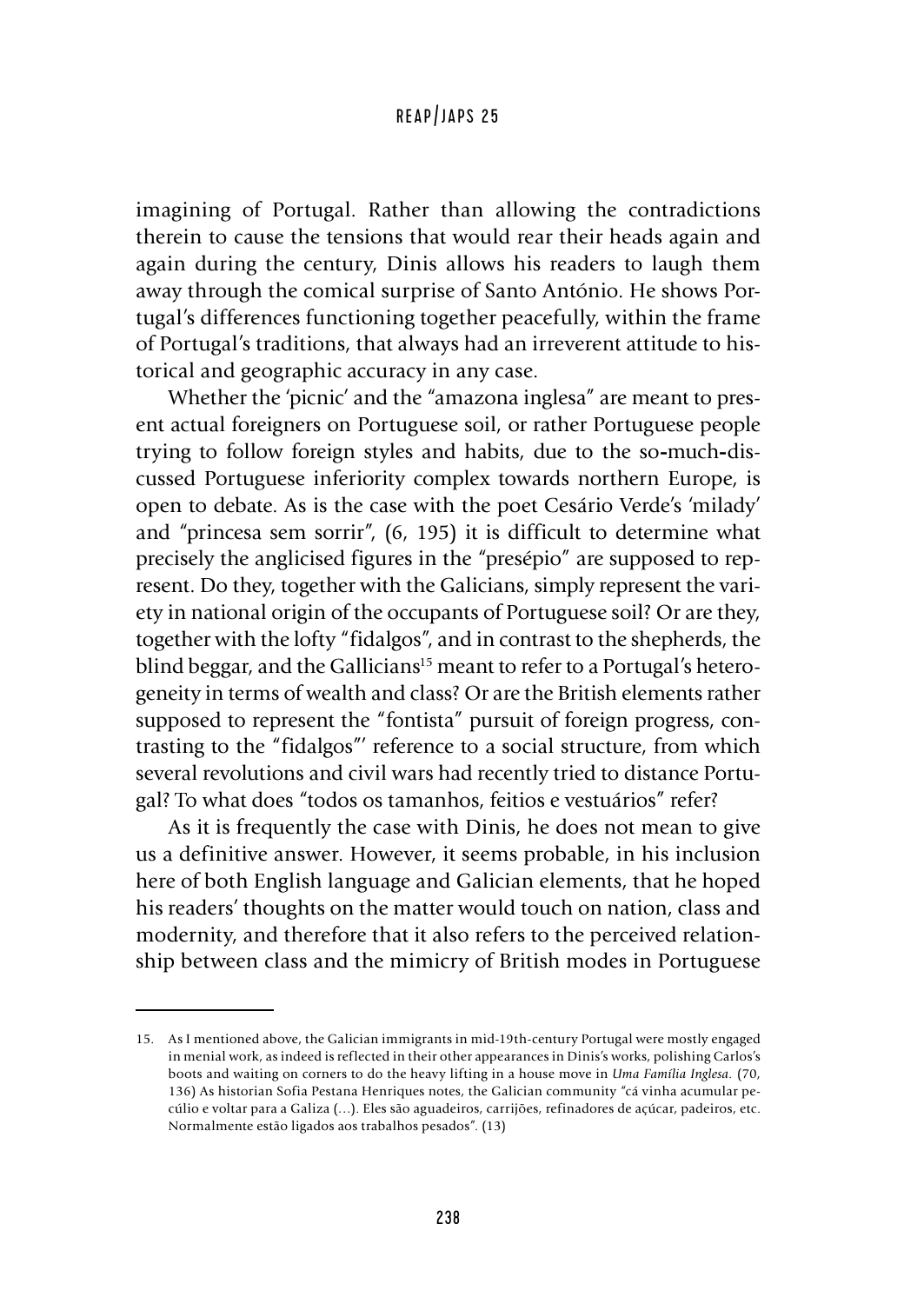society.16 Dinis is attempting, through D. Vitória's "presépio", to write the perceived and material inequalities of the Anglo-Portuguese relationship into Portuguese national identity.

Dinis is presenting a happy healthy coexistence between the foreign or the modern, and the traditionally national, showing how they both affect the experience of Portuguese nationhood. He is arguing for, and presenting, a happy healthy coexistence between the foreign and the traditionally national, and an acknowledgment of how they both affect the experience of Portuguese nationhood, as even António Cardoso seems to acknowledge when he speaks in the above citation's praise of *Morgadinha*'s very national "consoada", of *temporarily*, "pondo de lado os doces estrangeiros". Hence the way *Morgadinha*'s narrator addresses himself to any "elegantes meninas" reading the presépio's description, to suggest that they leave aside their Italian arias for a moment, to sing traditional "loas" by the family fireplace, but *not* that they never sing them again. Hence also the way the "amazona inglesa" gallops over the multinational space of the "presépio", despite Madalena's hearty nationalist rejection of being drawn to resemble one, earlier in the novel. (98) For Dinis, the Portuguese's uneasy relationship with its British other is part of what forms its nation-ness.

Moreover, by including these foreign elements, he gives the Portuguese tradition a capacity to comment on Portuguese modernity and therefore a modern relevance, removing any appearance of nationalist hermeticism that would make it comparatively irrelevant to the "fontista" society in which he was writing, and its pursuit of progress from abroad. He thereby rejuvenates the tradition, giving it a speaking part in the "actualidade" that D. Vitória's "presépio" presents.

Dinis follows his description of this 'national' tradition of the "presépio" by questioning where its "raízes culturais" actually are:

<sup>16.</sup> As indeed does "Milady" in her description's wavering between class and national signs in Cesário's "Deslumbramentos". (6-8)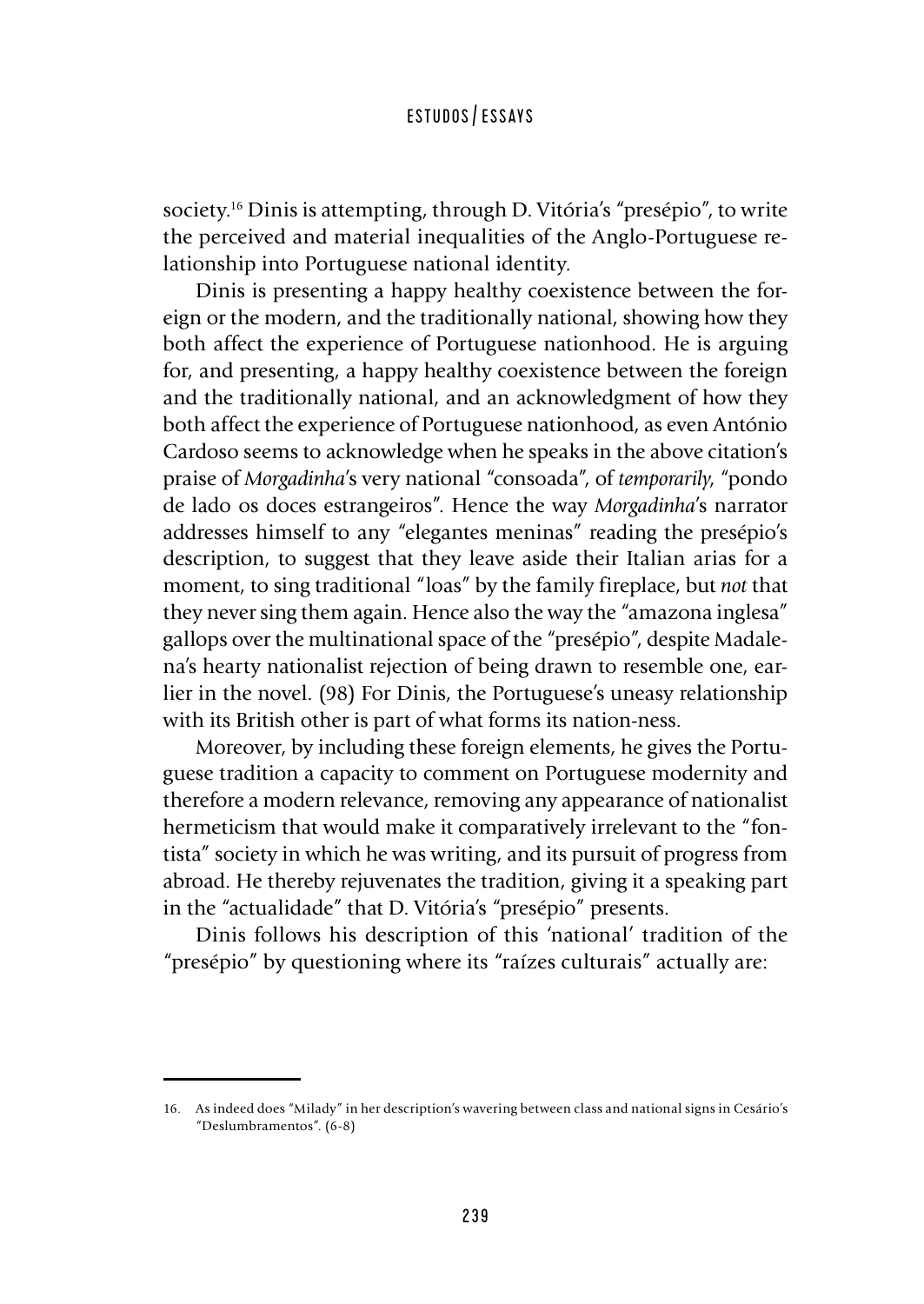Sentia eu vivo orgulho de ter revelado ao Mundo uma preciosidade sem igual (…); tive, porém, de abandonar esta lisonjeira ideia (...). Das páginas de um delicioso quadro de costumes de Fernán Caballero (…) conheci eu serem não somente nacionais, mas peninsulares *pelo menos,* estes modelos de presepes. (317-8) [emphasis mine]

Dinis was right to include the words "pelo menos", the tradition of the nativity scene, having begun with Saint Francis of Assissi, spread through most of Europe. What, then, can we say about the "portuguesismo" of the traditional "presépio"? It is national, yes, and local too, and yet also not either of these things. Having placed challenges before his readers of the inner homogeneity of his nation, Dinis then undermines the self-other boundary between Portugal and its external "others" as well reflecting (on) the increased knowledge of these others that the improvements in travel had brought so much closer.

Matos Abreu describes Dinis as as trying to "se impor contra a permeabilidade a que via o seu povo submeter-se a tudo quanto fosse estrangeiro, a tudo quanto fosse moda importada, sem com isso defender e manter vivos os valores, usos e costumes nacionais". ("Representações Romanescas": 43) Dinis is, indeed, trying to "manter vivos" Portugal's "usos e costumes nacionais". He is not, however, doing so by closing them off from the increasingly multicultural reality to which the laying of rails, an anxiety to progress, and a perception that that which was imported from abroad was essentially better, had laid Portugal so open. Rather he writes the traditions into a multicultural modernity. He presents most of them as having a role and, indeed, a voice within that modernity.17

<sup>17.</sup> Though he does acknowledge the poor prospects of some traditions in the march of modernity, such as the "esfolhada" in *As Pupilas do Senhor Reitor*, which he presents with preemptive nostalgia for something soon to be gone, as having no way to adapt and maintain its relevance in the modern era: "Quando um dia a máquina agrícola fizer ouvir nas aldeias portuguesas o silvo estridente do vapor (…) lembrar-se-ão com saudades das esfolhadas os felizes que as puderam ainda gozar". (251) It is interesting to wonder how he would react to the museum dedicated to him recreating the esfolhada this autumn in Ovar.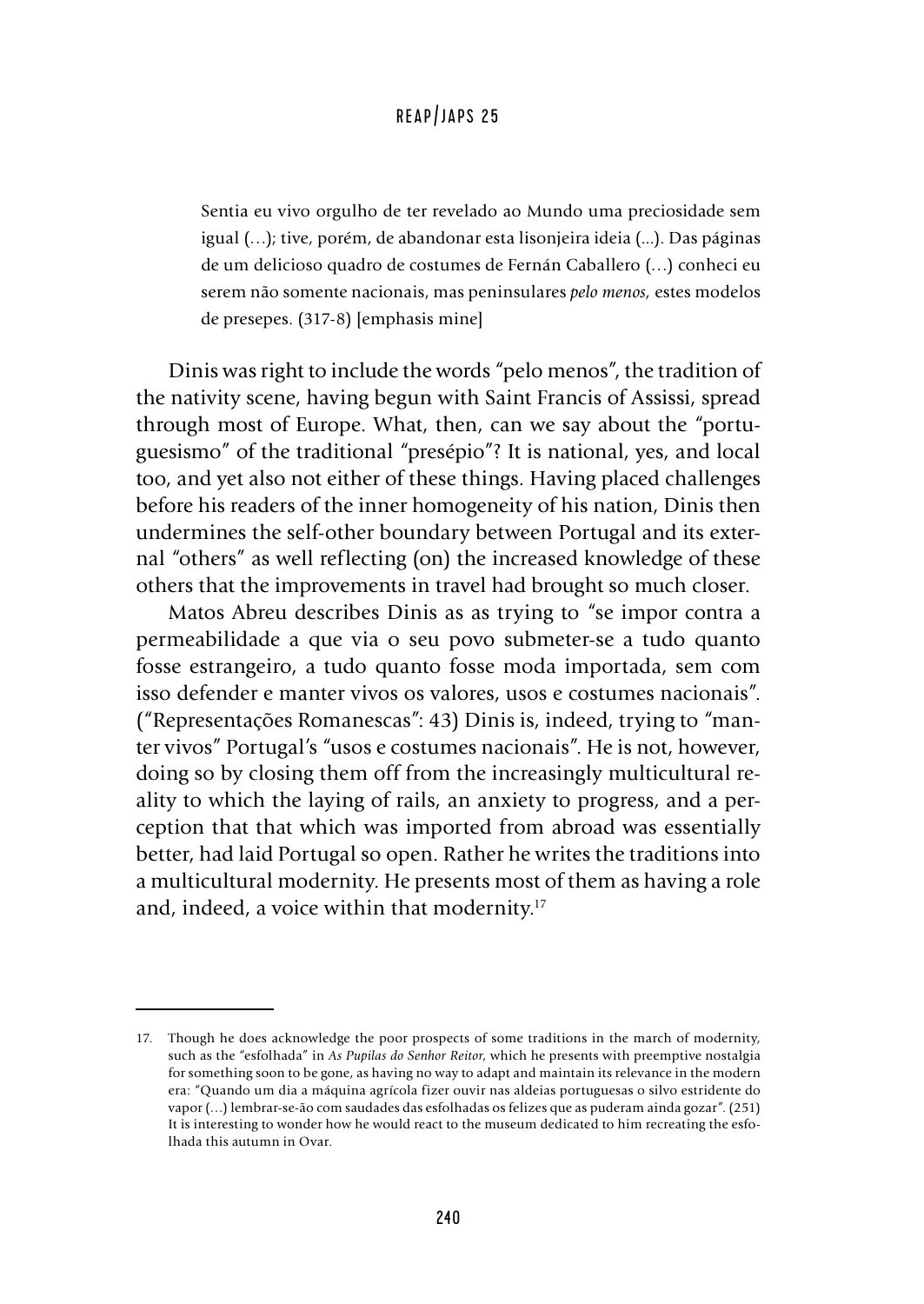## 3. *Cenas da Vida do Porto*

The urban setting for *Uma Família Inglesa*, including, as it does, the foreigners drawn there by Porto's position as a hub of international trade, makes the novel particularly apt for Dinis's presentation of the foreignness inside Portugal.18 The two halves that make up the title – *Uma Família Inglesa* and *Cenas da Vida do Porto* – combine to make the English family part of what makes Porto what it is. The relationship between Manuel Quintino, the book-keeper, and Mr. Richard Whitestone the business owner thus become exemplary of Porto life. Typical scenes of Porto life, we are given to understand – and mid**-**19th**-**century "portuense" readers would have recognised – include English families.<sup>19</sup>

As I have already commented, one of the great changes Dinis's writing brought to Portuguese literature was the amount of time he spent on description of "cenas" only loosely linked to the narrative (as well as on characters<sup>20</sup>). The proportion of narrative to description is particularly low in *Família*, as Sáfady points out: "progride por uma boa metade da obra, desdobrando-se lenta e pausadamente (…) a criar o 'clima' burguês da Cidade do Pôrto". (11) Tomaz Ferreira goes so far as to say that "a história é quase só um pretexto para o autor nos retratar (...) a cidade do Porto". (29) Dinis's lengthy description of

<sup>18.</sup> Dinis is frequently called a 'rural' writer. Of the four novels usually taken to represent Dinis's *corpus*, *Família*, is the only one set in an urban space, and is therefore frequently dismissed as an exception to allow for generalisations about Dinis's depiction of mid**-**19th**-**century Portuguese rurality. It is worth noting, however, that his 'rural' novels are all written in an urban semantic field, as if each expected reader were a potential Henrique de Souselas, visiting Portuguese rurality as a tourist. See for example *Pupilas*'s narrator's references to Porto's Rainha restaurant, in João Semana's preference for rustic national food. (191)

<sup>19.</sup> The subtitle is often not included on *Família*'s covers, and some seem to completely ignore the centrality of Porto to the novel, focusing only on the foreign element of the title, such as Ulisseia's 1985 edition, which displays a heart-shaped Union Jack. However, the iconic pictures of Porto on other publications in many ways function in place of the subtitle: Couto Tavares's illustrations to the Livraria Bertrand edition in the 1930s, the *Diário de Notícias*'s 1942 serialised edition, the editions from Edições Crisos in 1945, Lello & Irmão in 1984 and Porto Editora in 1994 and 2010 prominently feature iconic views of the city of Porto.

<sup>20.</sup> In his own theoretical musings on literature, published posthumously by xxx in a novel entitled *Inéditos e Esparsos*, he dwells long on the importance of this when it comes to characterisation, but does not really address the description of place.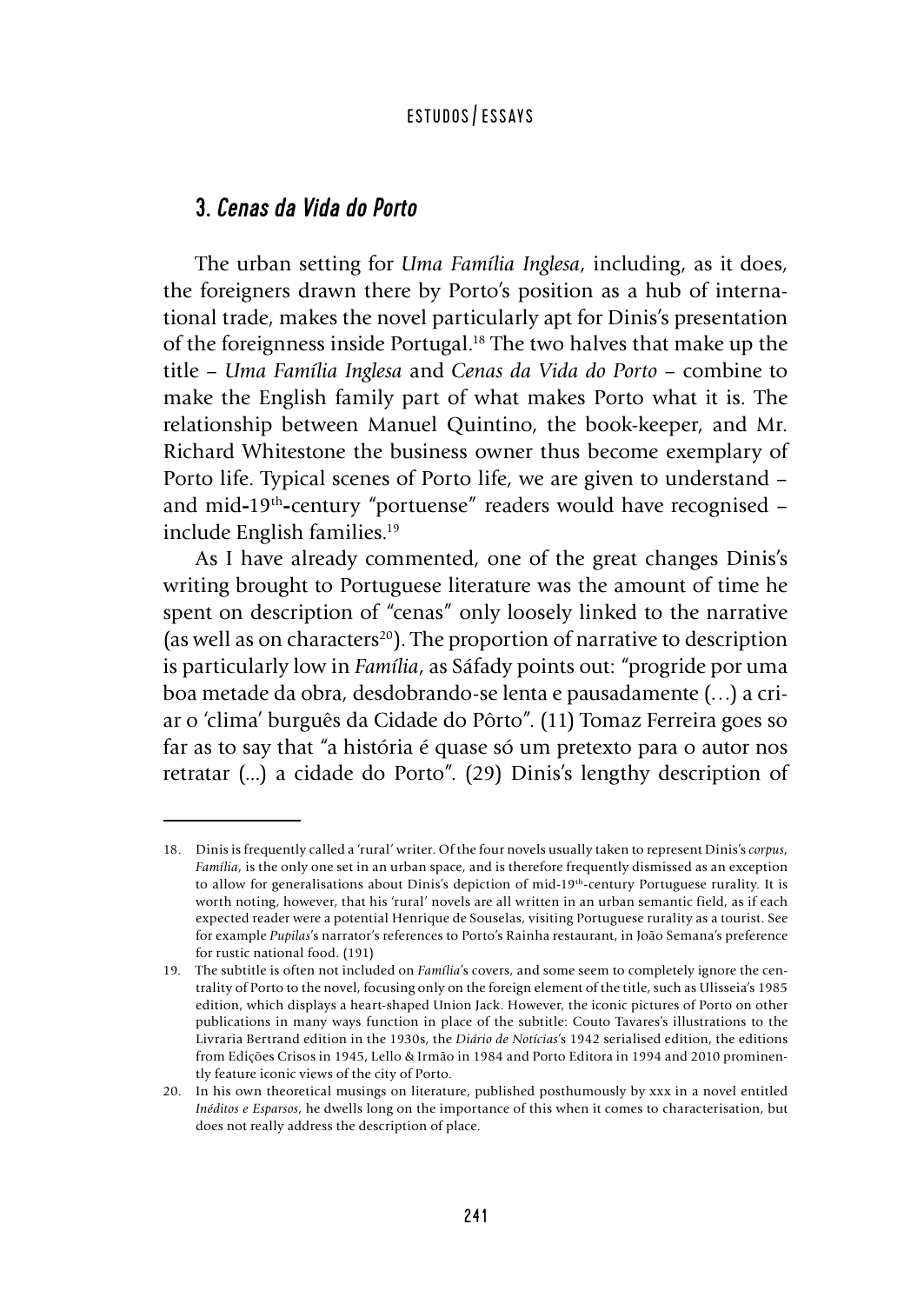"cenas", such as the international crowds gathering in the "Rua dos Ingleses", (131-147) are presented as exemplary of common "cenas da vida do Porto", and as exemplary of real life – hence Tomaz Ferreira's use of the verb "retratar". These "retratos" of space in *Família* are for the most part dominated by the people that populate them, rather than by architecture or physical geography, and Dinis has a lot of fun playing with typological paradigms of his city and his country.

The typological paradigms of Porto that Dinis offers us in his "cenas" are strongly multicultural.The "Rua dos Ingleses" in chapter 8, the theatre in chapter 16, the Águia d'Ouro and the carnival in chapter 3 all contain a mixture of Portuguese and foreign characters, so that the "cenas" paint a variety of national origins into the "vida do Porto", making them part of what makes Porto what it is. In his famous *Imagined Communities*, Benedict Anderson writes of how novels can help create a sense of nation by referring to phenomena or experiences that the reader knows other national readers will recognise – by referring to what both writer and reader know to be known, and thereby creating a feedback circuit between reader and writer, where mutual knowledge of each other's reciprocal knowledge increases the impression of what Anderson calls 'sociological solidity'.<sup>21</sup> Dinis's presentation of his "cenas" as typical or exemplary functions similarly, but do not create an impression of 'sociological solidity' in terms of societal homogeneity, but rather in terms of repeating scenes of heterogeneity. *Família's* public "cenas"<sup>22</sup> portray

<sup>21.</sup> When discussing this idea of widely acknowledged knowledge, Anderson asserts that "nothing assures us of (…) sociological solidity more than the succession of plurals", as such a succession suggests a homogeneity across the nation being narrated. (29-30) Dinis's use of exemplary "cenas" functions similarly, by suggesting plurality, but the plurality in this case includes the nation's inward heterogeneity.

<sup>22.</sup> As opposed to his presentation of private or domestic spaces, which have been much more widely examined than his public scenes. A lot of Gomes da Silva's examination of Dinis's presentation of the English for example is focussed on uniting Dinis's fame as describer of domestic scenes to the concept of the 'home' as central to Victorian life and identity. Óscar Lopes and António Saraiva describe how Dinis "canta o lar", and call him the "romancista das famílias", (772) a view echoed by the statue dedicated to him in Porto, which depicts a mother reading to her children, and arguably by Marina de Almeida Ribeiro, who has written a whole book about the symbolism of houses in Júlio Dinis. (*O Simbolismo da Casa*)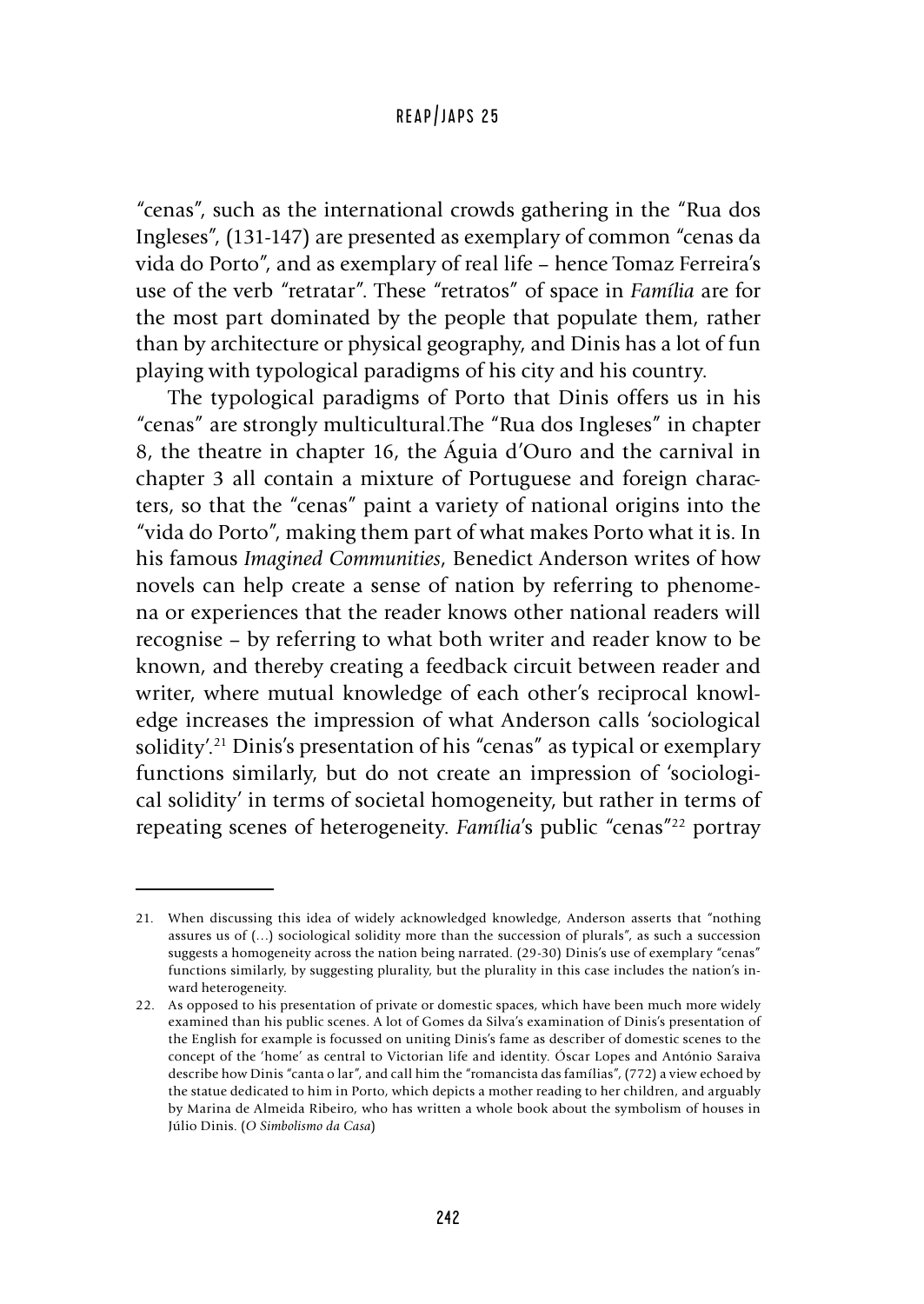the encounters of a whole series of typified 'others', that together, in their typical relationships and interactions with each other, make the recognisably exemplary "cenas da vida do Porto".

Porto has long been a cosmopolitan space, with a particularly dominant presence from the British Isles. It has a long history in Anglo**-**Portuguese relations – it was there, after all, that D. João married Philippa of Lancaster in 1387 – a history that earlier this year was celebrated in the launching of Richard Symington's website *Oporto British Forest*, a "collection of family trees of Oporto British families and individuals" that includes "over 800 British family names" and "entries dating back to the 12th century". Though certainly not the most populous foreign diaspora in the city that Pereira da Silva describes as "um local cosmopolita (…) ponto de confluência de culturas", (111) the British were a significant presence, holding posts of responsibility (such as José Perry, who was secretary to the Associação Comercial do Porto that was founded in 1834, (Correia: 415) and profoundly effecting the city. So much so, that the princess Marie Rattazzi (1831- 1902), after her four visits to Porto (the first of which was in 1876) commented that "o seu comércio, a sua presença, a sua aclimatação reflectem-se na organização interna da cidade. (…) é positivamente uma cidade anglo-portuguesa". (*apud* Ribeiro, "Os Ingleses": 517-8) The writer and historian Pinheiro Chagas (1842-1895) meanwhile stated in his *Contos e Descripções* that "o Porto, nas coisas em que não é portuguez de velha tempera, é inglez". (*apud* Gonçalves: 169)

Significantly, however, in *Família*'s multicultural and public scenes, national roots of identity almost entirely disappear. The Águia d'Ouro, the hostelry where Carlos enjoys a raucous dinner party with his friends, is described as a "babel", but we are not told the nationality of any of those present except Carlos. Songs and jokes are produced in a variety of language, but they are understood by all of the company, and the characters making them are typified through their age or their career, without their national origin being mentioned. At the carnival, meanwhile, the young men (of unspecified nation) walk among "vestuários correspondentes a todas as épocas e a todas as nações, e alguns, aos quais não era possível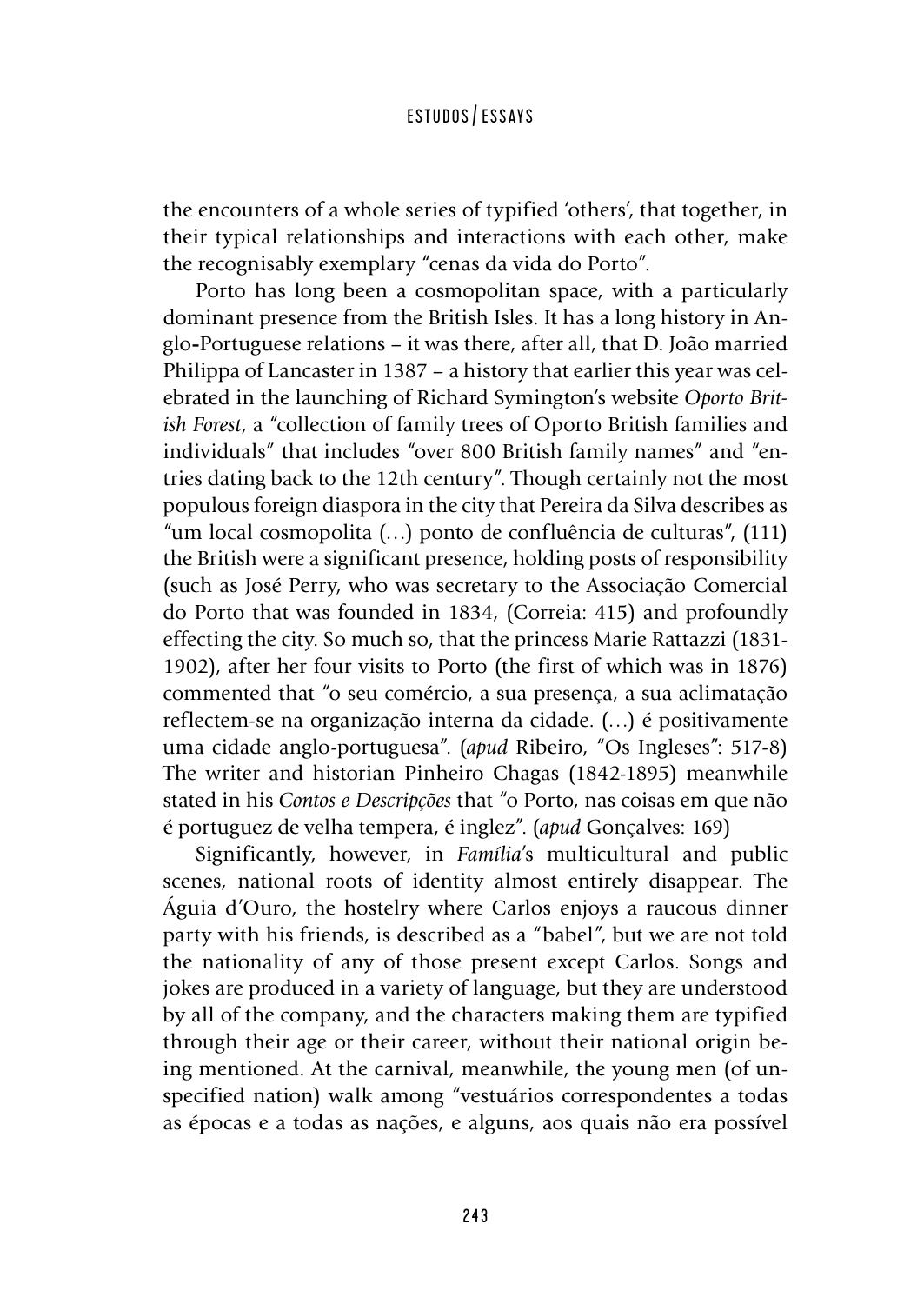assinar época, nação, classe ou condição social", (30) in a description strongly reminiscent of the "presépio" in *Morgadinha*'s "pastores, soldados e fidalgos de todos os tamanhos, feitios e vestuários". Carnival traditionally breaks down societal barriers, of course, but in this instance the narrator never builds them in the first place.

What is more, in the commercial "cena" set in the "Praça" or "Rua dos Ingleses" (chapter 8) – surely almost as far as you can get from the anarchy of carnival – a similar lack of attention to nation is shown, despite Dinis entering on an explicit (and lengthy) analytical taxonomy of the "numerosos grupos [que] ocupavam os passeios, o centro da rua e os portais das velhas casas". (130) Not until the description is nearly over, and Carlos is about to arrive and start the narrative moving again, does the narrator say: "isto tudo composto de ingleses ruivos, de alemães louros, de brasileiros escuros, de portugueses de todas as cores", $23$  without however making any explicit association between these nationalities and the commercial typologies he has just described. (135) Dinis's complex and playful use of national typologies to negotiate national types and stereotypes is a large topic fit for an article of its own, but it is worth noting how in the chapter "Na Praça" he presents commercial types as entirely independent of them so that a picture postcard of Porto is created that contains foreigners, but whose foreigners' foreignness has become irrelevant – they are businessmen before they are any nationality, and all equally a part of this scene of Porto life.

*Família* has been read through a variety of identitary paradigms, but a surprising amount of critics completely overlook the aspect of nation.24 Note the emphasis on localness and class in the above citations from Sáfady and Tomaz Ferreira about Dinis's creation of

<sup>23.</sup> Though the English are most associated with the port wine trade that made up so much of business in Porto, after the English had settled there, and "sobretudo a partir do final do século XVIII e do século XIX" there arrived "comerciantes de outras nacionalidades, particularmente holandeses, alemães, dinamarqueses, mas igualmente espanhóis e até americanos. Todos eles viriam a contribuir para conferir à cidade um invulgar dinamismo económico e uma atmosfera fortemente cosmopolita". (Silva: 108)

<sup>24.</sup> Several critics have examined Dinis's presentation of Englishness, such as Stern and Gomes da Silva, but I have not yet discovered any critic that has discussed its implications for "portugalidade".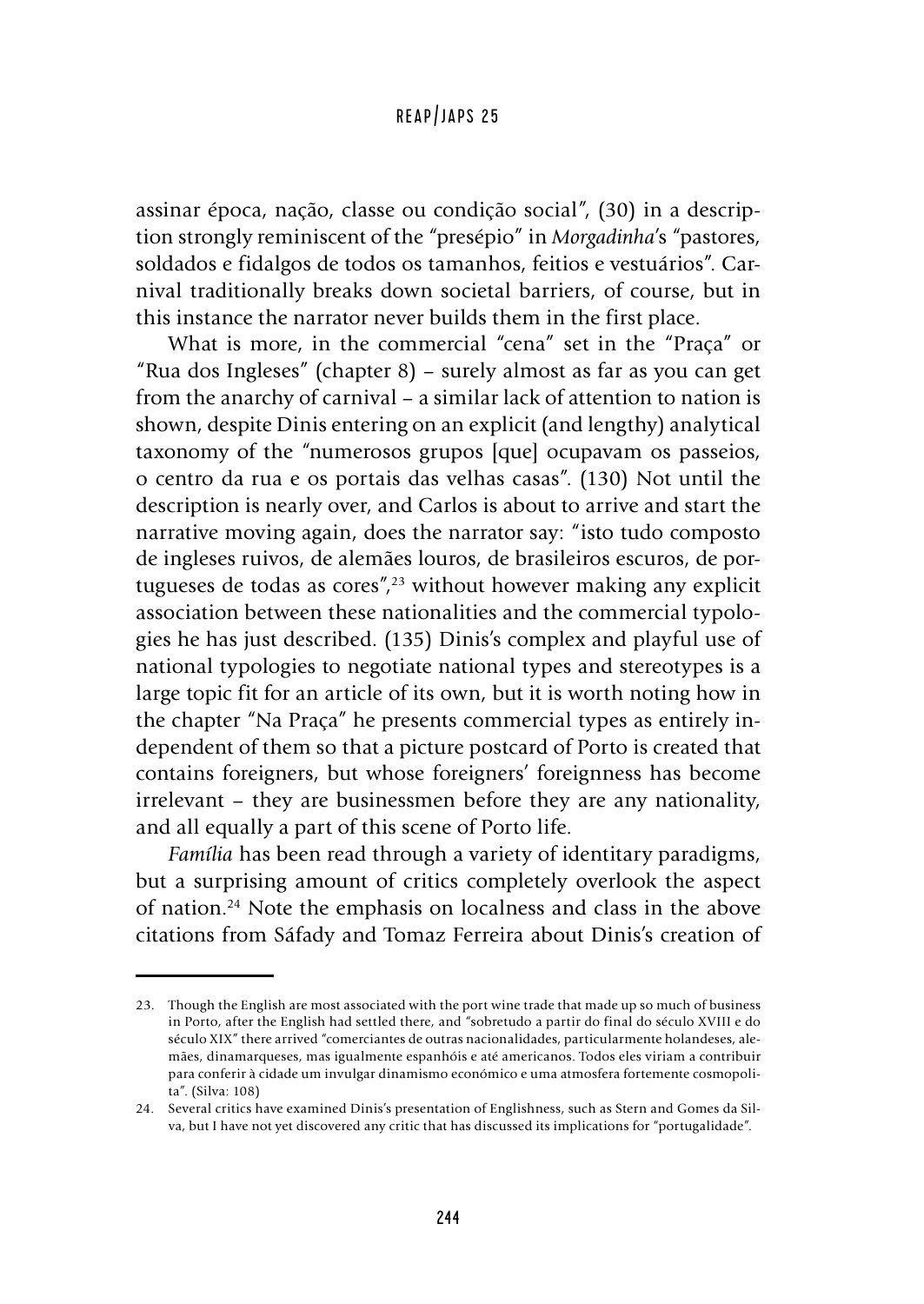"o 'clima' burguês da Cidade do Pôrto", (Sáfady: 11) and also note their avoidance of the topic of national identities, either in terms of the characters themselves, or in terms of the implications for Portuguese or Porto identity. Tomaz Ferreira, in his "Nota Introdutória" to Edições Europa-América's 1980s edition of *Família*, defines the two families by class, not nation, and Carmen Matos Abreu states that "não existirão dúvidas que Mr Whitestone ilustra a classe social da alta burguesia portuense". (*Raiz Inglesa*: 96-7) Helena Carvalhão Buescu, considers *Família*'s thematic "pano de fundo" to be "comércio", not mentioning national identity (20) and in identifying the conflicts around whose resolution the novel is structured, she opts for those between generations and class, (28-30) not investigating the way that Carlos and Cecília's different origins are based in nation, not just class. She even talks of the eponymous family as part of "uma determinada franja da camada social", choosing not to confront the Englishness or otherwise of Dinis's characters, or what their significant presence as part of the "cenas da vida do Porto" mean for Porto or Portugal's identity.  $(31)^{25}$ 

The way the narrator ignores nation in his descriptions of Porto's multicultural public scenes could perhaps be seen as justifying such a de-nationalised approach, were it not for the word "inglesa" in the title, the many references to national types and identities throughout the novel, $26$  and the way Mr. Richard's national pride is one of the

<sup>25.</sup> It is worth noting that other critics do very much look at the eponymous family through the lense of their Englishness, though often in quite a reductionist way. Lopes & Saraiva, for example, see *Família* as an "elogio implícito" for the British, (802) overlooking the mockery Dinis aims at them; Stern similarly places Mr. Richard Whitestone's "carácter nacional" at the root of his success, (48- 49) ignoring the fact that it is Manuel Quintino's caution that keeps Mr. Richard's company safe; and Gomes da Silva analyses the novel as built around a "dicotomia Eu/Outro" between the English and the Portuguese, (58) a dichotomy which in my view Dinis deliberately undermines by showing the second generation of the family of English immigrants as much less 'English' than the first and by displaying the English and Portuguese families' coexistence and collaboration.

<sup>26.</sup> All of *Família*'s principal characters and many of its minor ones are defined through their nation of origin, albeit generally in a way that acknowledges the problematics of national identity categories. "Poucos se apontavam como mais fleumáticos e genuinamente ingleses" than Mr. Richard, for example. (4) Jenny meanwhile is "uma destas jovens inglesas", (17) and Cecília – "um modelo da beleza portuguesa" (187) – is used to make an elaborate, self-deprecating mockery of Portugal's shame of its culture in international circles.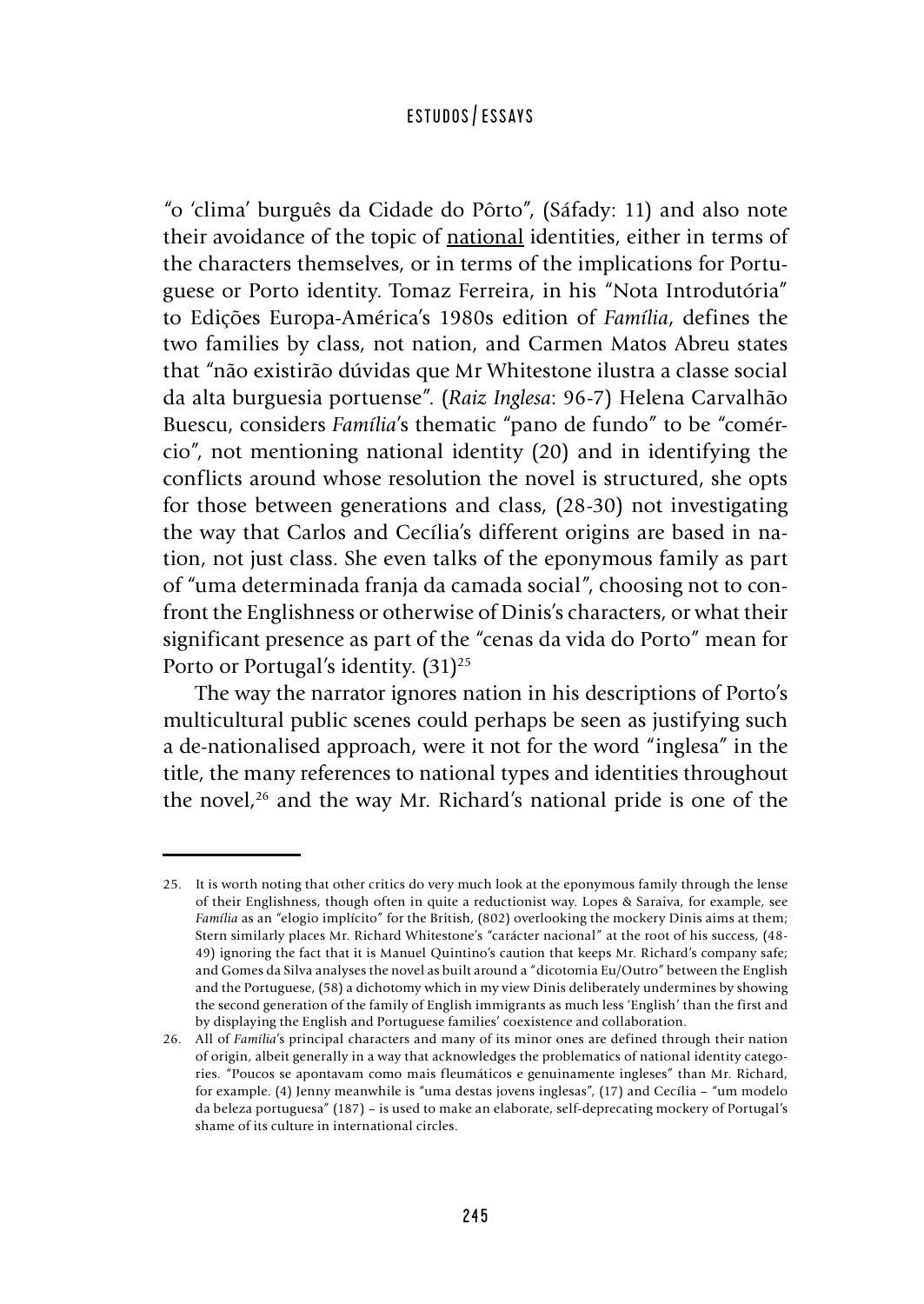chief obstacles to Carlos and Cecília's happy ending.27 Dinis's elision of nation in some of his *Cenas da Vida do Porto* rather acknowledges Porto's occupants' foreignness, defining Porto as a multicultural space, without allowing the national differences between its different elements to dominate. It is that which unites them that is at the forefront: the location of Porto, and the occupation of "comércio" (or, in the Águia d'Ouro and the carnival, the pastimes of mid**-**19th**-**century dandies, "janotas" or "flaneurs"). Perhaps the very absence of questions of national origin in Sáfady and Tomaz Ferreira's reactions to *Uma Família Inglesa* is indicative of the way the English are "uma parte integrante do Porto Romântico", that Porto genuinely acknowledged as "fortemente cosmopolita"? (Ribeiro, "Os Ingleses": 505; Silva: 108)

# 4. "Esta Nossa Cidade"

The *Jornal do Porto*, in which Júlio Dinis's novels were first published before coming out in volume, would, like other mid**-**19th**-**century Portuguese newspapers have often been read in group settings, with the more literate reading aloud to the less so. There would therefore have been plenty of opportunity for conversation and debate about the newspapers' contents – as, indeed, Dinis parodies in Manuel Quintino and José Fortunato's discussion when Cecília reads aloud  $(231-41)^{28}$  – and there are certain passages of sweeping generalisations about Porto in Dinis's novels, that would seem to encourage just that:

> O leitor, que é do Porto, quase me dispensa de dizer-lhe que era o bairro de Cedofeita aquele, onde a família Whitestone vivia.

<sup>27.</sup> Although money and class are undoubted motivators for Mr. Richard's initial resistance to the marriage, nation is the prime motivator: "Há em toda a alma inglesa a profunda convicção mais ou menos declarada de uma superioridade de raça, que a não deixa encarar desapaixonada alianças destas." (609)

<sup>28.</sup> See also Cruz's analysis of Dinis's tendency to offer his readers "várias *verdades particulares*". ("Sentido Social": 34) [emphasis his]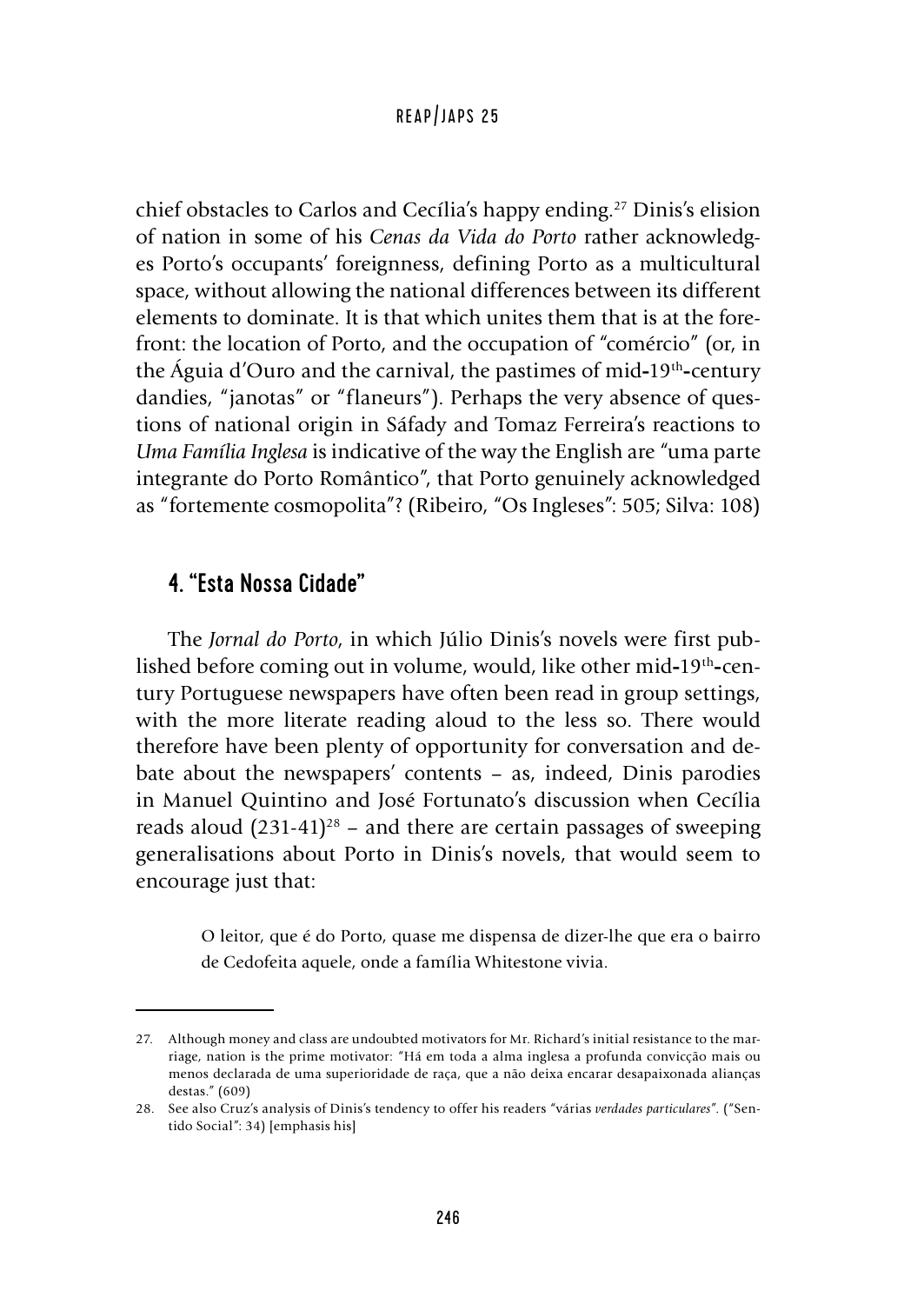Esta nossa cidade – seja dito para aquelas pessoas, que porventura a conhecem menos – divide-se naturalmente em três (...). O bairro central é o portuense propriamente dito; o oriental, o brasileiro; o ocidental, o inglês. (*Família*: 69)

The words "propriamente dito" and their apparent indication of an essentialist definition of "portuense", point ironically to the way the text is defining the city not through any essentialising definition, but through its own specific heterogeneity. The historian Patrícia Almendre cites this section of *Família* to support her statement that "a cidade romântica portuense do século XIX é uma cidade *feita de contrastes*" (200) [emphasis mine] – its demographic variety is what makes it what it is.

This little section of text has been used again and again by historians of Romantic Porto to make generalisations about its geography and demographics.<sup>29</sup> The said historians write with varying degrees of explicit wariness of using the literary source as evidence. Gonçalves and Pereira & Serén particularly seem to use it to add a little literary colour to their work, as much anything else. Nevertheless, several of them seem to have an incredible faith in the veracity of this description and in the longevity of the same divisions, in spite of the rapid and constant changes taking place all over Europe in the second half of the 19<sup>th</sup> century, and in spite of the warning Dinis himself places on his generalisation about Porto:

Tais são nos seus principais caracteres as três regiões do Porto; sendo desnecessário acrescentar que nesta, como em qualquer outra classificação, nada há de absoluto. Desenhando o tipo especifico, nem estabelecemos demarcações bem definidas, nem recusamos admitir algumas, e até numerosas excepções, hoje mais numerosas ainda do que então, em 1855. (71)

<sup>29.</sup> See Valente: 142; Almendre: 201-2; Pereira: 81; Ribeiro, "Os Ingleses": 505; Gonçalves: 158; and Pereira & Serén: 406.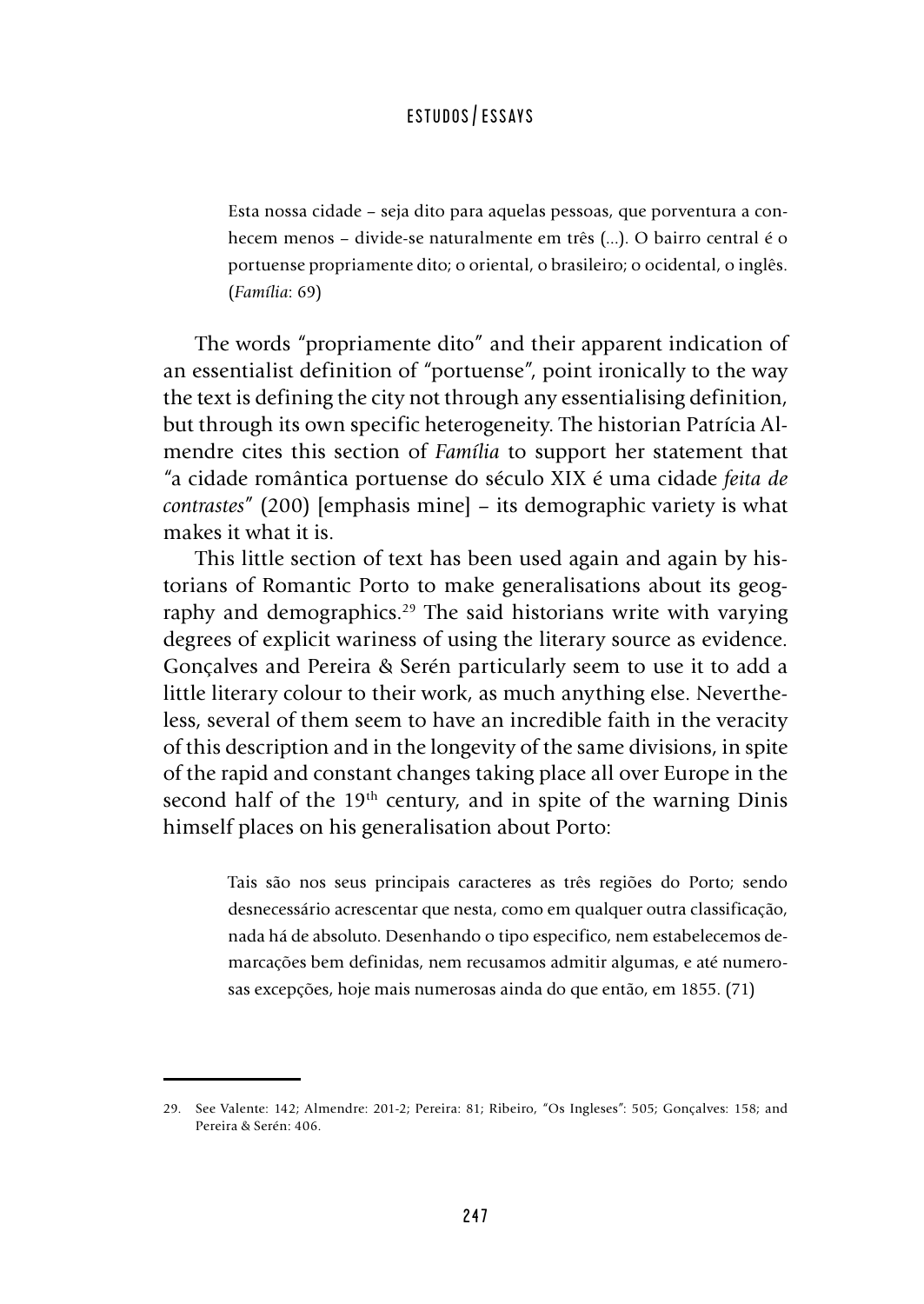With these two extracts combined, it is easy to imagine the types of conversation and debate that might have arisen around the reader of the newspaper. The reality was, as Dinis suggests, much more complicated than his simplistic division into three suggests. There was, for example, the "enorme população flutuante", coming in daily or weekly from the surrounding area to work or to trade (Pereira & Serén: 404). Gonçalves meanwhile details how the English migrated around the city, settling in different areas at different points of the 19th century, (195) while Paula Mota Santos, Maria do Carmo Serén and Gaspar Manuel Martins Pereira divide the city by wealth rather than nation, pointing out how disease, danger from the civil war and improved communications drove the middle classes out of the centre to be replaced by new immigrants from the countryside, drawn by increasing work opportunities in the growing industrial sector (Santos: 24-5; Serén & Pereira: 383-4, 397-8 and 406), though Serén & Pereira do see the domestic style of life there as imitating the British. (406) What is more, the Brazilians and the English are far from being the only foreigners present in Portugal: though the English are most associated with the port wine trade that made up so much of the city's business sector, after the English had settled there, and "sobretudo a partir do final do século XVIII e do século XIX" there arrived "comerciantes de outras nacionalidades, particularmente holandeses, alemães, dinamarqueses, mas igualmente espanhóis e até americanos. Todos eles viriam a contribuir para conferir à cidade um invulgar dinamismo económico e uma atmosfera fortemente cosmopolita". (Silva: 108) Altogether, the inevitability implied by "divide-se naturalmente em três" is brought into question, providing much scope for mid**-** to late**-**19th**-**century "portuenses" to discuss the place and role of the English (and others) in Porto. By doing so, consciousness may well have been created of the English as a cohesive part of Porto, and as a long-lived part of Porto at that.

The use of "esta nossa cidade", meanwhile, divides the reading audience into two, so that the "portuense" readers find themselves placed alongside the narrator, listening knowingly to an aside made to members of the audience who do not happen to know Porto so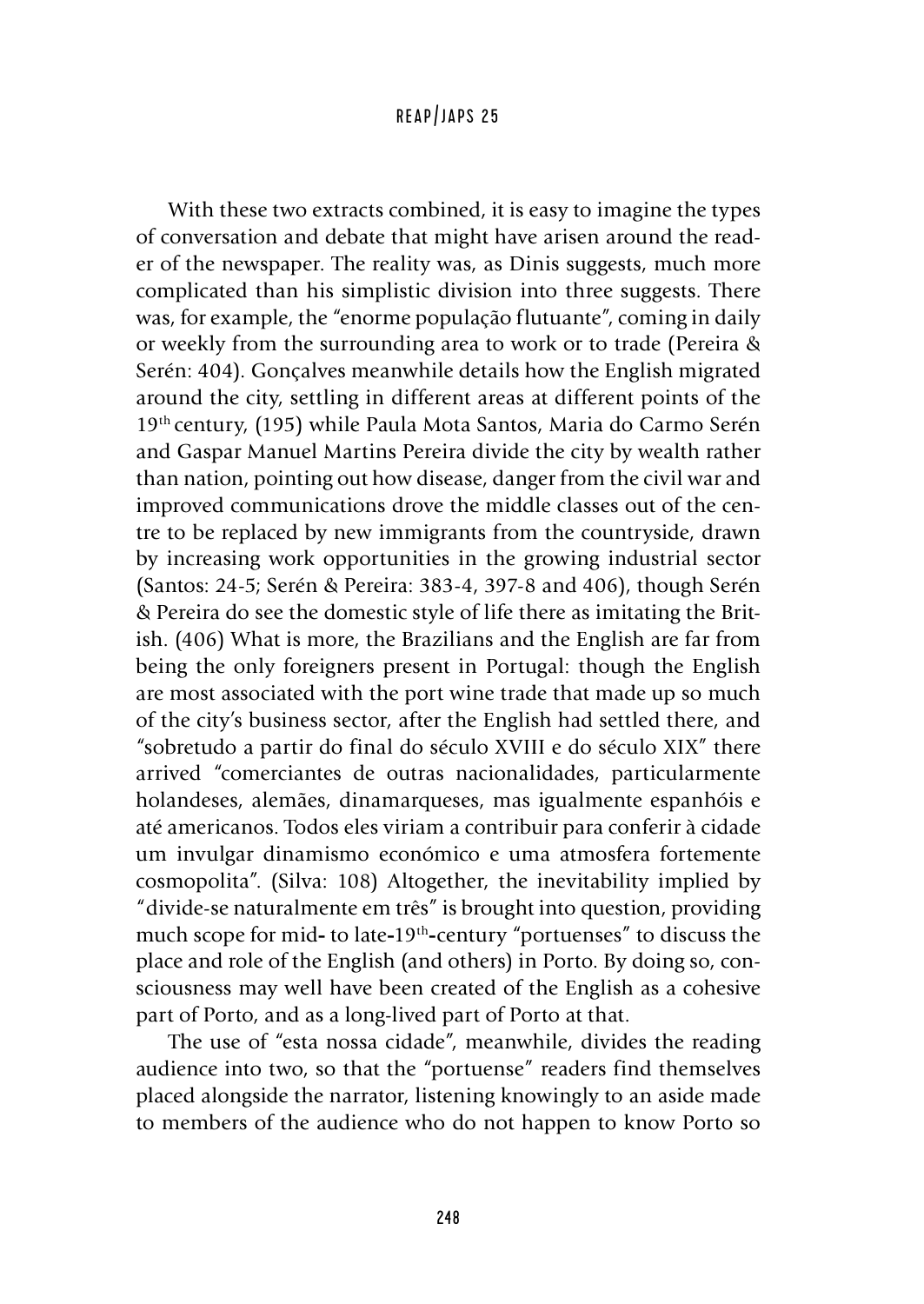well, be they from the countryside, or from one of Portugal's other cities. As Terenas tells us, "os jornais do Porto e Coimbra tinham correspondentes em Lisboa e vice-versa", (59) denoting how separated they were, both practically, in terms of travel time, and conceptually.30 A "portuense" reader who had not left their city, were perhaps likely to have passed as many "ingleses" in the street as "alfacinhas", $31$ more if their work formed part of the many business enterprises run by Englishmen.<sup>32</sup>

The audience, sub-divided between "portuenses" and other "portugueses", are however united in their mutual awareness of each other and of their relationship.<sup>33</sup> Those that consider themselves "portuenses", on reading this description of Porto, are aware that this description of their city is being read, or would be read, by people in Lisbon and beyond, so that their local experience becomes part of a wider national unit. The non**-**"portuenses" meanwhile become aware of the inhabitants and regular visitors of that city as having subject hoods different to their own, including a specific spatial awareness to which they do not have access. The "portuenses" have their existence re**-**affirmed by an imagined interpellation from readers outside the city, and an existence moreover not only interesting in its role in nationwide events like the recent Civil War, but in some of the multicultural complexity and the debatable nature of its inner-workings.

<sup>30.</sup> Though the travel-time did diminish as the century advanced, 65 leagues apart, the two cities went from being divided an 8-day journey on bad roads in 1840 and a 34-hour journey by "mala-posta" in 1859, to being connected by rail in 1864, with the journey possible in only a few hours. (França: 257)

<sup>31.</sup> The rail to Lisbon was only completed in 1864. (Serén & Pereira: 393)

<sup>32.</sup> Although the manufacture and trade of port wine is what is most associated with English businessmen in Porto, and was, despite the Marquês de Pombal's best efforts, "quase monopólio dos ingleses", (Gonçalves: 110) they in fact dealt in "tudo quanto fosse transaccionável e rentável" and were "presentes nos vários sectores industriais e financeiros da cidade". (Gonçalves: 124; Ribeiro, "Os "Ingleses": 514)

<sup>33.</sup> Whether the Portuguese and the English are likely to have been united in a similar sensation of mutual awareness seems unlikely. While Dinis may have had some English readers, they will have been few and *Uma Família Inglesa* has not yet, been translated into English. For more information see Silva.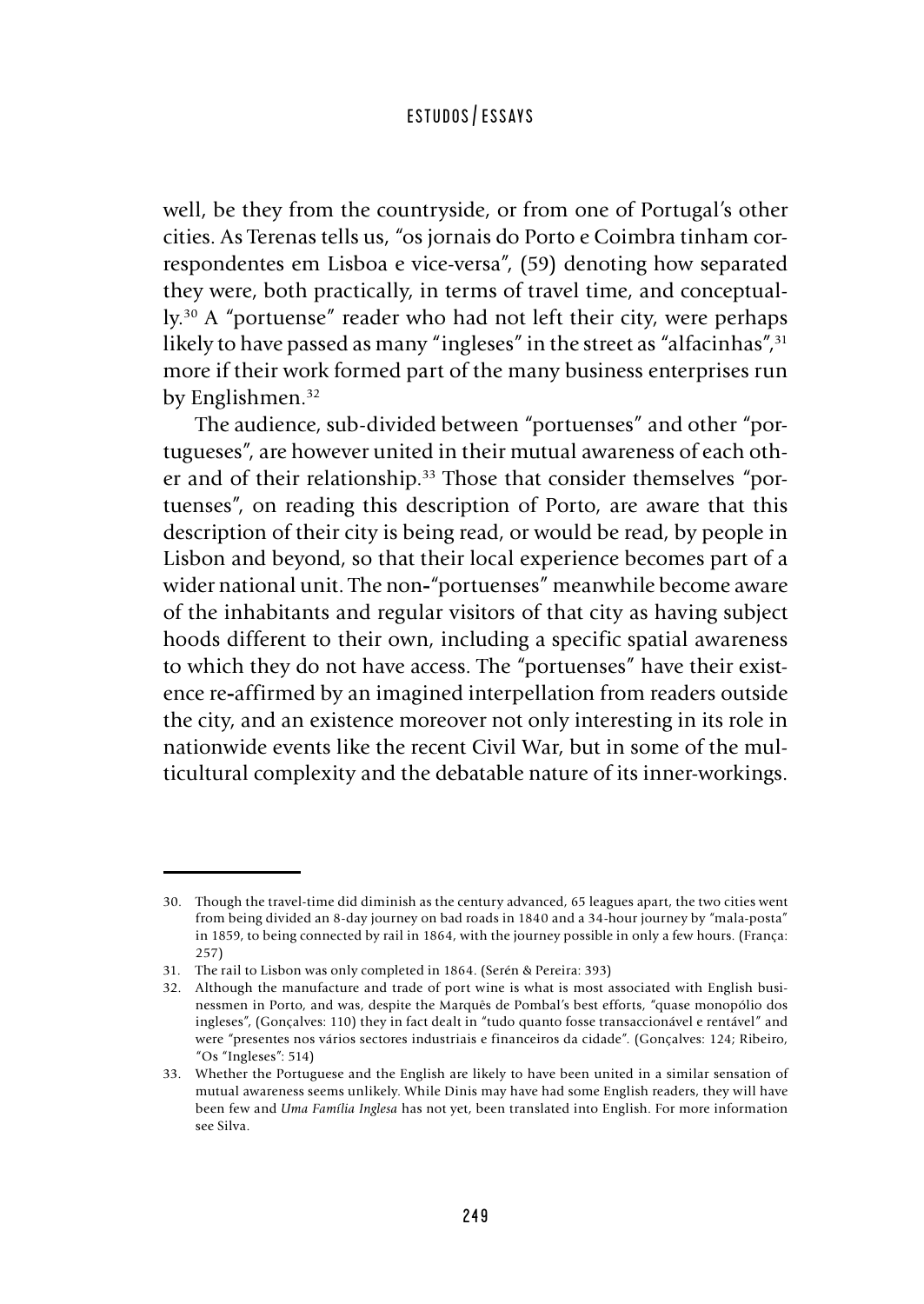## Conclusion

Dinis's humorous and perceptive commentary on the complexities of his society and its identity has not always been observed, and the saccharine nationalist accolades of some writers from the first three quarters of the  $20<sup>th</sup>$  century have not helped. Much has now been done to rescue Dinis from the quagmire of a reputation as a writer of silly novels unworthy of examination, into which Eça de Queirós's ill-judged statement that "viveu de leve, escreveu de leve, morreu de leve" (*Obras*: 1067) seems to have launched him.34 The recent spate in theses written on Dinis in Portugal and Brazil,<sup>35</sup> matched by several insightful articles,<sup>36</sup> has done much for Dinis's reputation, and was followed last year by Carmen Matos Abreu's innovative monograph, *Júlio Dinis: o Romance Português de Raiz Inglesa.*  My intention here in adding my voice to the increasing chorus of interested Dinisian scholars, is to begin to show the complexity and playfulness of his attitude to national identity and, in particular, to the identity of Portugal.

He does indeed, as the "Grandes Livros" series claims, write "um país autêntico": the authenticity lies in his refusal to ignore the complexity and contradictions in his Portugal's nationness, and he encourages his readers to confront the intricacies of their nation as well. Why he seems largely to have failed in this last point, and been perceived as reflecting Portugal in pretty but largely uninteresting picture postcards, is a question for further study.

<sup>34.</sup> This underserved reputation seems to have partly been maintained through the over-citation of Eça's memorable phrase, written as part of the Realist movement's rejection of the Romantic movement preceding it. The phrase has become so iconic, that even those arguing against Dinis's detractors are obliged to engage with it and, in their reiteration, they increase its effect on Dinis's reputation.

<sup>35.</sup> See for example Matos Abreu ("Representações Romanescas"), Carvalho, Fedeli, Gomes da Silva, Pinto Leite and Vicente.

<sup>36.</sup> See for example David Matos Abreu, "Tensões e Cruzamentos".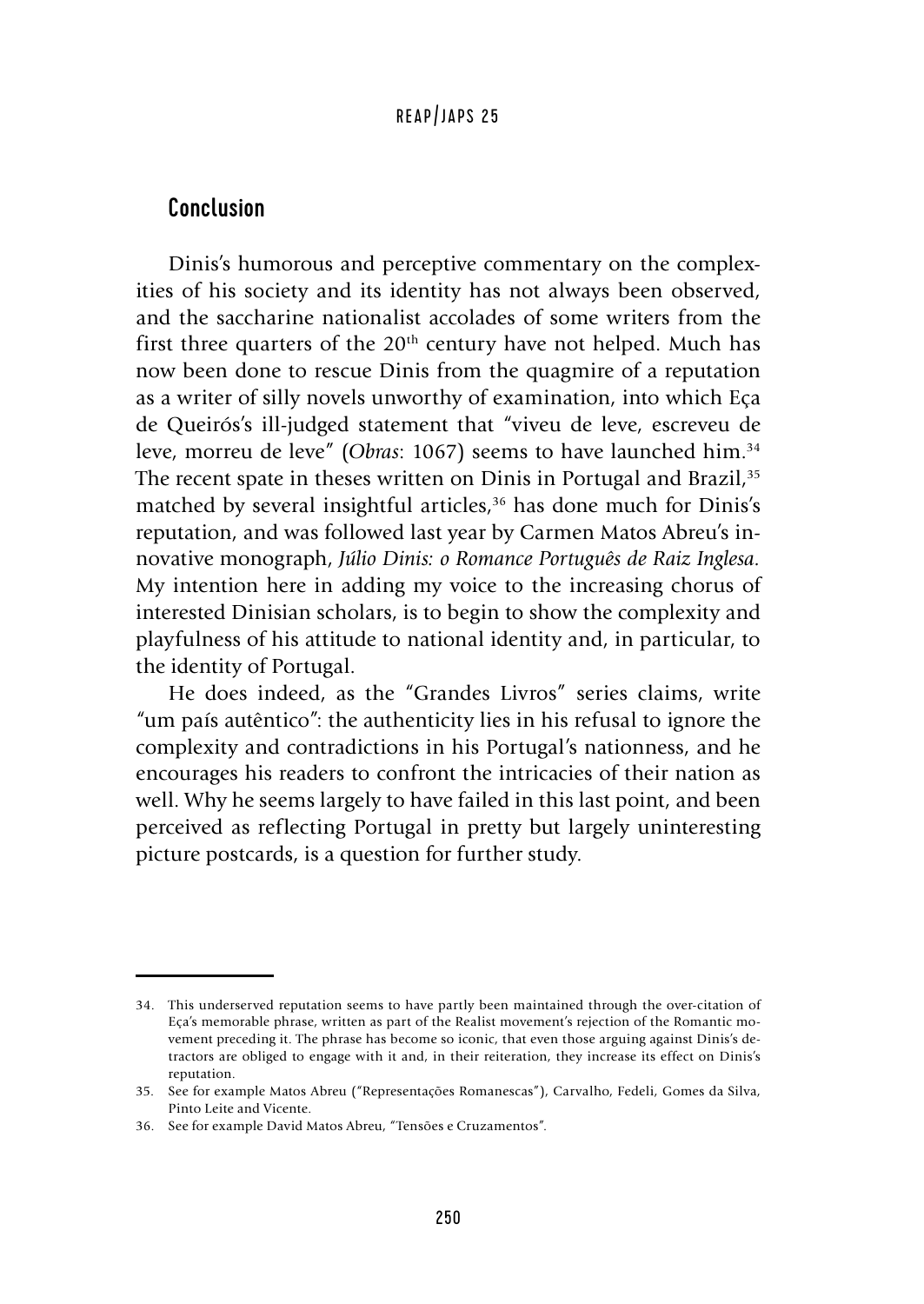# Works Cited

## **1. Works by Júlio Dinis**

Dinis, Júlio. *Uma Família Inglesa*. Lisboa: Ulisseia, 1985.

- -*Uma Família Inglesa*. Porto: Porto Editora, 2010.
- -*Uma Família Inglesa*. Porto: Tipografia Jornal do Porto, 1868. 11 February 2013. Luso Livros. <https://www.luso-livros.net/Livro/uma-familia-inglesa/>.Accessed 25 August 2016.
- -"Uma Família Inglêsa". *Diário de Notícias*, 18th Sep 22nd Jan 1943.
- -*Uma Família Inglesa: Cenas da Vida do Porto*. Porto: Lello & Irmão Editores, 1984. -*Uma Família Inglesa: Cenas da Vida do Porto*. Porto: Porto Editora, 2007. -*Uma Família Inglêsa: Cenas da Vida do Pôrto*. Lamego: Edições Crisos, 1945.
- 
- 
- *Uma Família Inglesa: Cenas da Vida do Porto*. Porto: Porto Editora, 2007.<br>— *Uma Família Inglêsa: Cenas da Vida do Pôrto*. Lamego: Edições Crisos, 1945.<br>— *Uma Família Inglêsa: Cenas da Vida do Pôrto*, com Ilustrações d res, vol. 2. Lisboa: Livraria Bertrand, 1930s. - *Uma Família Inglêsa: Cenas da Vida do Pôrto*, com Ilustrações de Couto Tava-
- & C.ª, 193 -*Uma Família Inglesa: Realização Didáctica*. Porto: Porto Editora, 1994.
- 
- -*Os Fidalgos da Casa Mourisca*. Porto: Tipografia Jornal do Porto, 1871. 11 February 2013. Luso Livros. <https://www.luso-livros.net/Livro/os-fidalgos- -da-casa-mourisca/>. Accessed 9 June 201--- Inéditos e Esparsos. Minho: Edições Vercial, 2010. Kindle edition.
- -*A Morgadinha dos Canaviais*. Porto: Tipografia Jornal do Porto,1868. 7 July 2012. Luso Livros. <https://www.luso-livros.net/Livro/a-morgadinha-dos- -canaviais/>. Accessed 29 June 2016.
- -*As Pupilas do Senhor Reitor*. Porto: Tipografia Jornal do Porto, 1867. 21 October 2012. Luso Livros. <https://www.luso-livros.net/Livro/as-pupilas- -do-sr-reitor/>. Accessed 9 June 2016.
- -*Os Serões da Província* (Contos). Porto: Tipografia Jornal do Porto, 1870. 4 July 2013. Luso Livros. ‹www.luso-livros.net/wp-content/uploads/2013/07/Serões-da-Prov%C3%ADncia.pdf›. Accessed 9 June 2016.

# **2. Secondary Sources**

Abreu, Carmen Matos. *Júlio Dinis: o Romance Português de Raiz Inglesa*. Salvador: Editora da Universidade Federal da Bahia, 2015.

- -"Júlio Dinis: Representações Romanescas do Corpo Psicológico e Social: Influência e Interferência da Literatura Inglesa". Doctoral Thesis. Porto: -"Tensões e Cruzamentos em Público ou Privado. O 'Outro' em Júlio Dinis e Universidade do Porto 2010 (PDF).
- Alguns Escritores Ingleses." *Cultura, Espaço e Memória*. Vol. 6, 2015: 309-324.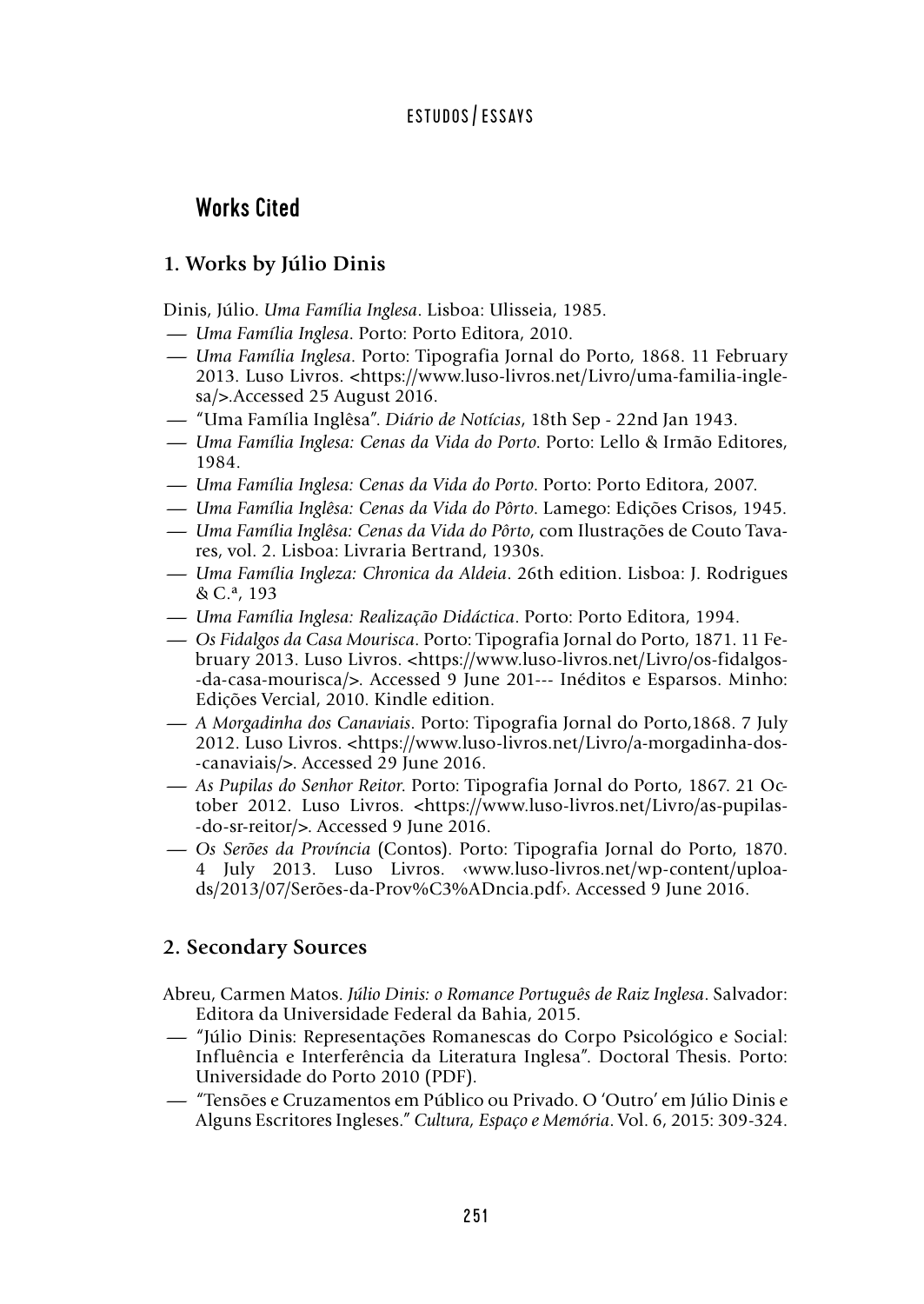- Almendre, Patrícia. "Os Passos Perdidos dos Brasileiros de Torna-Viagem: um Itinerário Romântico no Porto". *Actas do I Congresso O Porto Romântico*, 29- 30 April 2011, Ed. Gonçalo de Vasconcelos e Sousa. Porto: Universidade Católica, 2012. Vol. I. 199-208.
- Anderson, Benedict. *Imagined Communities: Reflections on the Origin and Spread of Nationalism*. London: Verso, 2006.
- Bell, Aubrey. *Portuguese Literature.* Oxford: Clarendon Press, 1970.
- Buescu, Helena Carvalhão. "Apresentação Crítica." *Uma Família Inglesa*. Júlio Dinis. Lisboa: Editorial Comunicação, 1985. 9-42.
- Byron, George Gordon, Lord. *Childe Harold's Pilgrimage.*London: PELTA, 2014. Kindle edition.
- Cardoso, António. "Opinião Simples sobre Júlio Dinis." *Notícias do Ovar*. 23 June 1966. [n.p.]
- Carvalho, Joaquim Jorge Silva. "Acção, Cenas e Personagens na Narrativa Dinisiana: *As Pupilas do Senhor Reitor*". Ph.D. Thesis. Coimbra: Universidade de Coimbra, 2010 (PDF).
- Castanheira, Maria Zulmira. "A Literatura Inglesa na Imprensa Periódica Portuguesa do Romantismo." *Revista de Estudos Anglo-Portugueses* 17 (2008): 127-254.
- Correia, Lívio. "O Vapor 'Porto' desde a sua Entrada Festiva na Barra do Douro no Ano de 1836 até ao seu Dramático Naufrágio em 1852". *Actas do I Congresso O Porto Romântico*. Coord. Gonçalo de Vasconcelos e Sousa. Porto: Universidade Católica, 2012, 413-446. **-**"Júlio Dinis e o Sentido Social da sua Obra". *Colóquio Letras* 7, May 1972. 31-9.
- Cruz, Liberto. *Biografia de Júlio Dinis.* Barcelos: Círculo de Leitores, 2006.
- 
- David, Sérgio Nazar. "Virtude e Cordialidade em Júlio Dinis." *Sociedade e Ficção (Garrett – Romance Histórico – Júlio Dinis).* Ed. Ofélia Paiva Monteiro. Coimbra: Centro de Literatura Portuguesa, 2007. 67-113.
- Fedeli, Maria Ivone Pereira de Miranda. "A Mão que Balança o Berço: Funções do Feminino em Júlio Dinis". Ph.D. Thesis. São Paulo: Universidade de São Paulo, 2007 (PDF).
- Ferreira, J. Tomaz. "Nota Introdutória". *Uma Família Inglesa. Júlio Dinis.* Mem Martins: Edições Europa-América, 1990. 11-34.
- França, José Augusto. *O Romantismo em Portugal: Estudo de Factos Socioculturais*. Translated by Francisco Bronze. Lisboa: Livros Horizonte,1993 (1974).
- Gellner, Ernest. *Nations and Nationalism*. Oxford: Blackwell, 1983.
- Gonçalves, Maria Guilhermina Bessa. *A Comunidade Britânica no Porto: Inter- -Relações Históricas, Económicas, Culturais e Educativas*. Porto: Edições Afrontamento, 2002.
- Grave, João. *A Eterna Mentira: Cenas da Vida Burguesa*. Porto: Lello, 2004.
- -Os Famintos: Episódios da Vida Popular. Porto: Livraria Chardron, 1915.
- Henriques, Sofia Pestana. "As Sociabilidades da Burguesia e do Operariado no Porto em finais do séc. XIX. Representações na Literatura Naturalista." Masters Thesis. Porto: Universidade do Porto, 2014.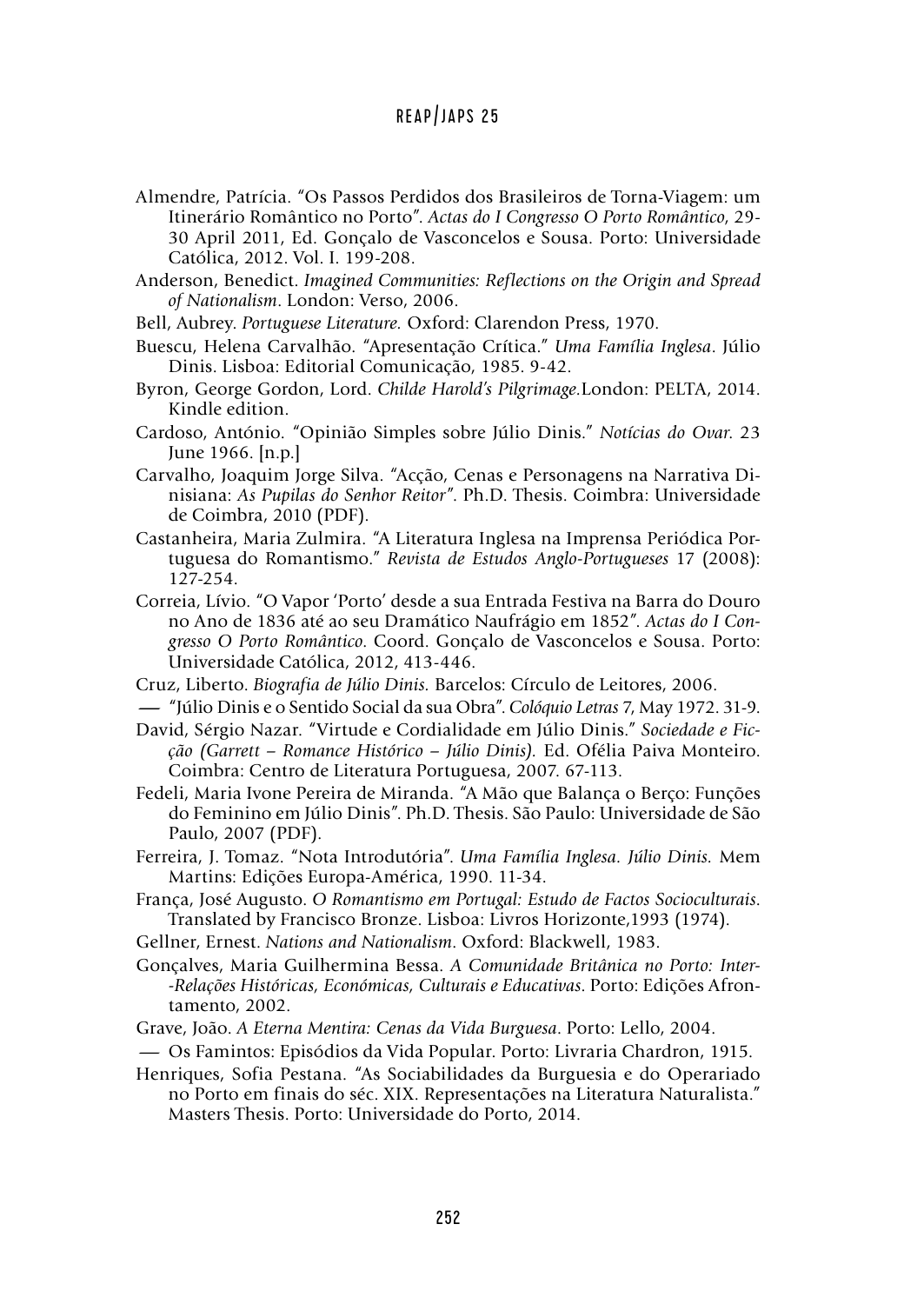- Leite, Rosa Margarida Pinto. "A Narrativa Breve de Júlio Dinis". Masters Thesis. Aveiro: Universidade de Aveiro, 2010 (PDF).
- Lima, Isabel Pires de (org.) *Trajectos: o Porto na Memória Naturalista*. Lisboa: Guimarães Editores, 1989.
- Lisboa, Maria Manuel. "Júlio Dinis and History Revisited: What Good is a Dead Mother?" *Portuguese Studies*. Volume 19, 2003: 38-50.
- Lopes, Óscar and António José Saraiva. *História da Literatura Portuguesa*. Porto: Porto Editora, 1967.
- Moniz, António Egas. *Júlio Denis e a Sua Obra...com Inéditos do Romancista e uma Carta- Prefácio do Prof. Ricardo Jorge*. Second edition. Lisboa: Casa Ventura Abrantes, 1924.
- Nunes, Ricardo M. (ed.) *À Mesa com Júlio Dinis*. Ovar: Confraria Gastronómica do Concelho de Ovar, 2004.
- Pazos Alonso, Cláudia. "A Newly Discovered Novel and Its Transnational Author: Maria Severn by Francisca Wood. *Portuguese Studies*, 32.1 2016: 48-61.
- Pinto, Júlio Lourenço. *Margarida: Cenas da Vida Contemporânea*. Porto: Typ. Do Commercio do Porto, 1880.
- Pereira, Ana Maria da Costa e Silva. "Os Ingleses e o Porto: Percursos por um Porto de Outrora." Masters Thesis. Porto: Universidade do Porto, 2015.
- Pereira, Gaspar Martins and Maria do Carmo Serén. "O Porto Oitocentista". *História do Porto*. Dir. Luís A. de Oliveira Ramos. Porto: Porto Editora, 1994. 376-520.
- "As Pupilas do Senhor Reitor de Júlio Dinis." Grandes Livros. Series 2, episode 7, RTP Ensina, 19 December 2010, ensina.rtp.pt/artigo/ as-pupilas-do-senhor-reitor-de-julio-dinis/.
- Queirós, José Maria Eça de. *Os Maias*. Porto: Livraria Internacional de Ernesto Chardron, Lugan e Genelioux, 1888. 19 June 2012. Luso Livros. <https:// www.luso- livros.net/Livro/os-maias/ Accessed 3 October 2016. Chardron, Lugan e Genelioux, 1888. 19 June 2012. I<br>Chardron, Lugan e Genelioux, 1888. 19 June 2012. I<br>www.luso-livros.net/Livro/os-maias/ Accessed 3 Oct<br>*— Obras de Eça de Queiroz*. Volume 3. Porto: Lello, 2007.<br>Rebelo, Lu
- 
- Rebelo, Luís de Sousa, "Influência Inglesa na Literatura Portuguesa". *Dicionário de Literatura: Literatura Portuguesa, Literatura Brasileira, Literatura Galega, Estilística Literária*. Dir. Jacinto do Prado Coelho. Porto, Livraria Figueirinhas, [s. d.], vol. I. 481-487.
- Ribeiro, Jorge Martins. "Os 'Ingleses', Parte Integrante do Porto Romântico". *Actas do I Congresso O Porto Romântico*. Ed. Gonçalo de Vasconcelos e Sousa. Porto: Universidade Católica, 2012, Vol.II. 505-520.
- Ribeiro, Marina de Almeida. *O Simbolismo da Casa em Júlio Dinis*. Lisboa: DI-FEL, 1990.
- Rocha, H. "Júlio Dinis: Morreu, Há Cem Anos, no Porto, Onde Nascera." O *Comércio do Porto* 12 Sep 1971: [n.p.]
- Sáfady, Naief. *Júlio Dinis: Romance*. Rio de Janeiro: Livraria Agir Editôra, 1961.
- Santilli, Maria Aparecida. "O Romance Urbano de Júlio Dinis: o Homem e a Sociedade Burguesa". *Revista de Letras*, 1968, vol. 11: 127-152.
- Santos, Paula Mota. "O Centro Histórico do Porto: Experiência e Construção